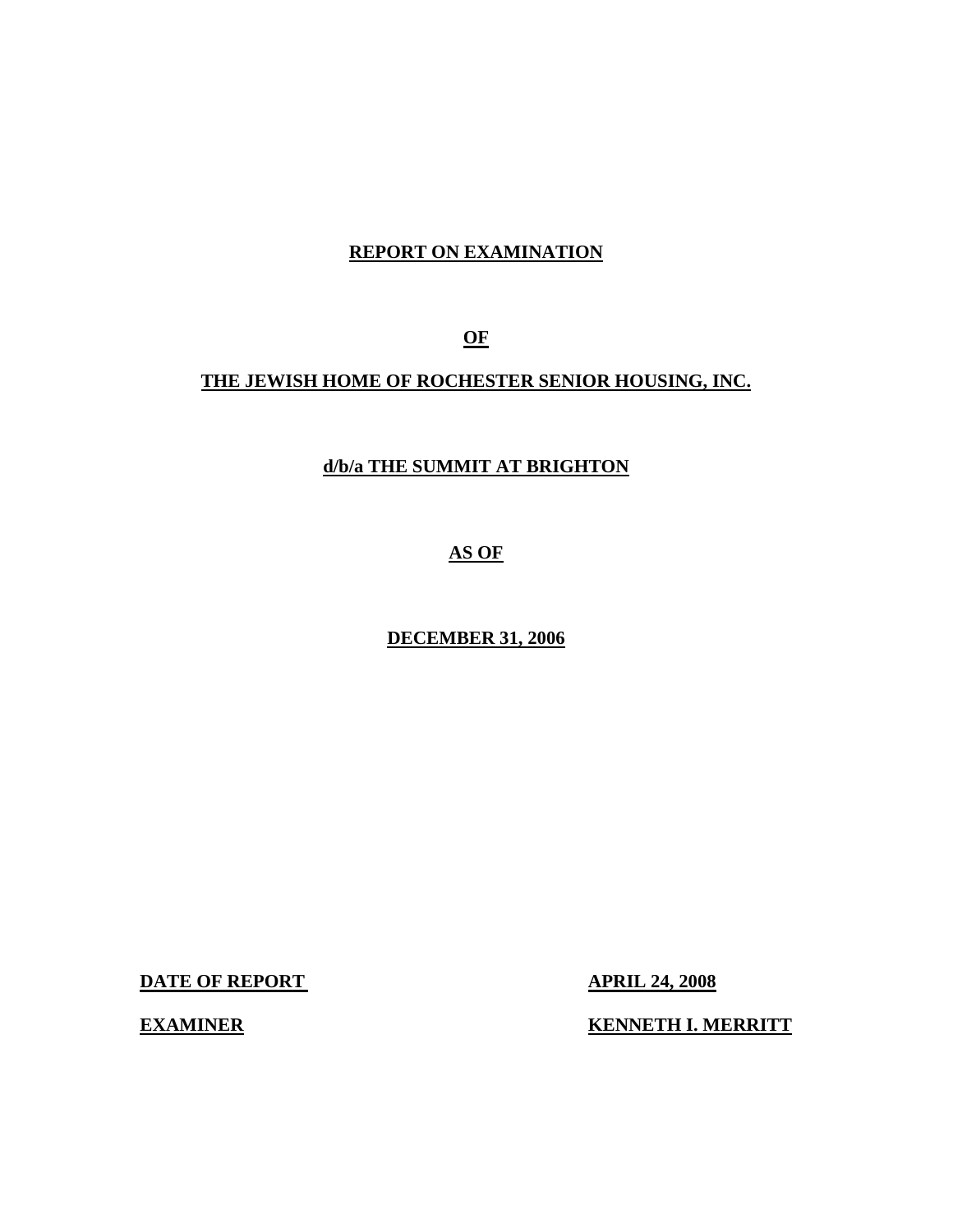# **TABLE OF CONTENTS**

# **ITEM NO. PAGE NO.**

| 1. | Scope of the examination                                                                                                                                                       | 2                         |
|----|--------------------------------------------------------------------------------------------------------------------------------------------------------------------------------|---------------------------|
| 2. | Executive summary                                                                                                                                                              | 3                         |
| 3. | Description of the community                                                                                                                                                   | 4                         |
|    | A.<br>Management<br>Holding company system<br><b>B.</b><br>C.<br>Occupancy rates<br>D. Disaster recovery plan/Business continuity plan<br>E.<br>Investment custodial agreement | 6<br>10<br>12<br>13<br>13 |
| 4. | Accounts and records                                                                                                                                                           | 15                        |
| 5. | <b>Financial Statements</b>                                                                                                                                                    | 17                        |
|    | A. Balance sheet<br>B. Statement of revenue, expenses and surplus<br>C. Change in actuarial surplus                                                                            | 17<br>18<br>19            |
| 6. | Market conduct review                                                                                                                                                          | 19                        |
| 7. | Conclusion                                                                                                                                                                     | 20                        |
| 8. | Compliance with prior report on examination                                                                                                                                    | 21                        |
| 9. | Summary of comments and recommendations                                                                                                                                        | 22                        |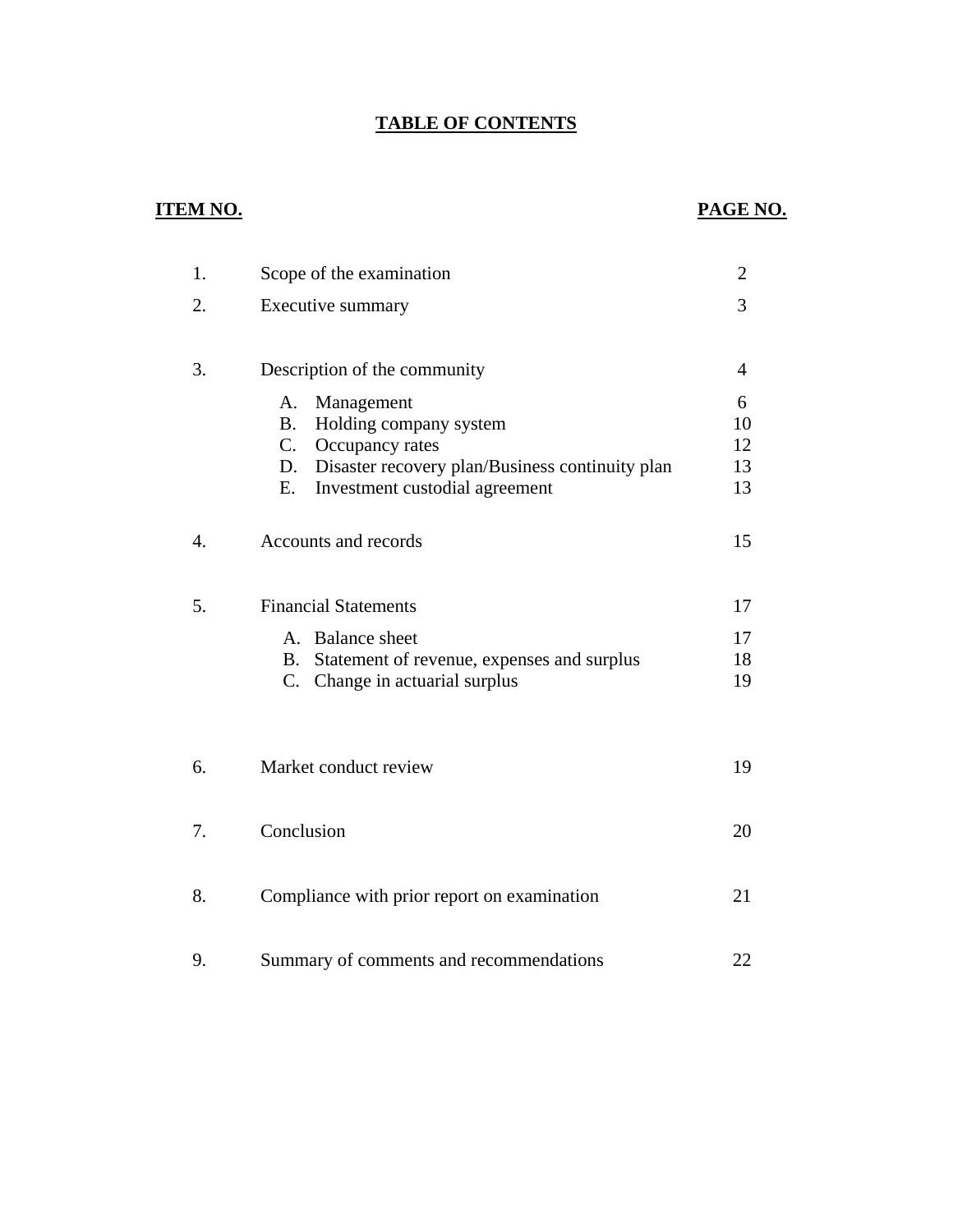

STATE OF NEW YORK INSURANCE DEPARTMENT 25 BEAVER STREET NEW YORK, NEW YORK 10004

David A. Paterson Eric R. Dinallo Governor **Superintendent** Superintendent Superintendent Superintendent Superintendent Superintendent Superintendent

April 24, 2008

Honorable Eric R. Dinallo Superintendent of Insurance Albany, New York 12257

Sir:

Pursuant to the requirements of the New York Insurance Law and New York Public Health Law and in compliance with the instructions contained in Appointment Number 22655, dated September 19, 2007 attached hereto, I have made an examination into the condition and affairs of The Jewish Home of Rochester Senior Housing, Inc. d/b/a The Summit at Brighton as of December 31, 2006 and submit the following report thereon. The Summit at Brighton is a not-for-profit Continuing Care Retirement Community authorized pursuant to the provisions of Article 46 of the New York State Public Health Law.

The examination was conducted at the home office of the Community at 2000 Summit Circle Drive, Rochester, NY 14618.

Wherever the designations, "the Community" or "Summit" appear herein, without qualification, they should be understood to indicate the Jewish Home of Rochester Senior Housing, Inc. d/b/a The Summit at Brighton.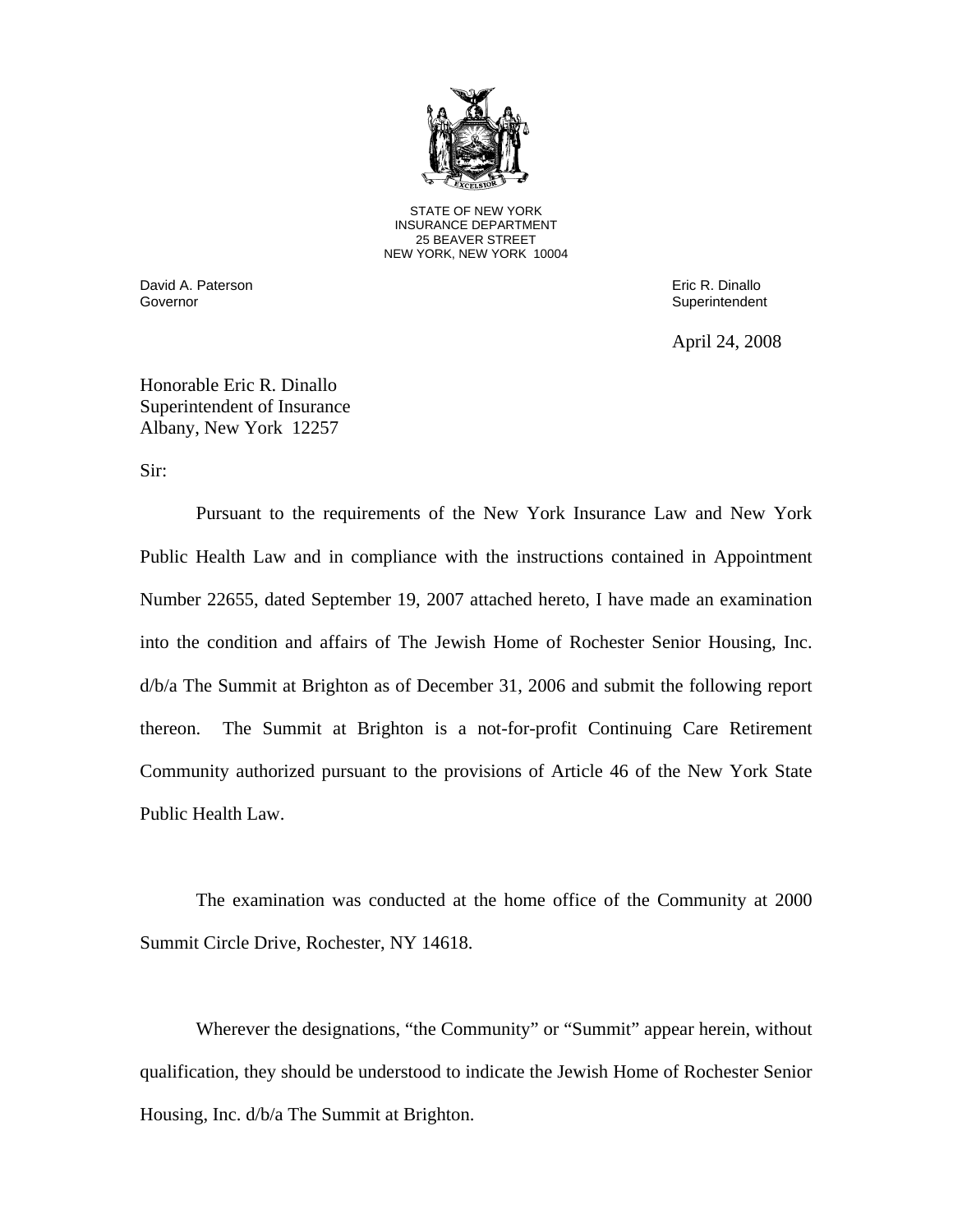As of December 31, 2006, the Community's minimum surplus requirement as determined using generally accepted actuarial standards and applying statutory requirements was impaired in the amount of \$4,754,000. The Community is currently operating under a Plan of Restoration that was accepted by the New York Insurance Department on August 27, 2007.

#### **1. SCOPE OF THE EXAMINATION**

Summit was formed on April 25, 1995. The previous examination was conducted as of December 31, 2003. This examination covered the three year period commencing from January 1, 2004 through December 31, 2006. Transactions occurring subsequent to this period were reviewed where deemed appropriate by the examiner.

Representatives of the New York Insurance Department and the New York Department of Health conducted a site survey of the Community's facility on June 27, 2007 pursuant to Section 4610 of the New York Public Health Law.

The examination comprised a complete verification of the assets and liabilities of the Community as of December 31, 2006 in accordance with Generally Accepted Accounting Principles (GAAP), as modified by the New York Insurance Department pursuant to New York Insurance Department Regulation 140 {11NYCRR350}, a review of income and disbursements deemed necessary to accomplish such verification, and utilized, to the extent considered appropriate, work performed by the Community's certified public accountants and independent actuary.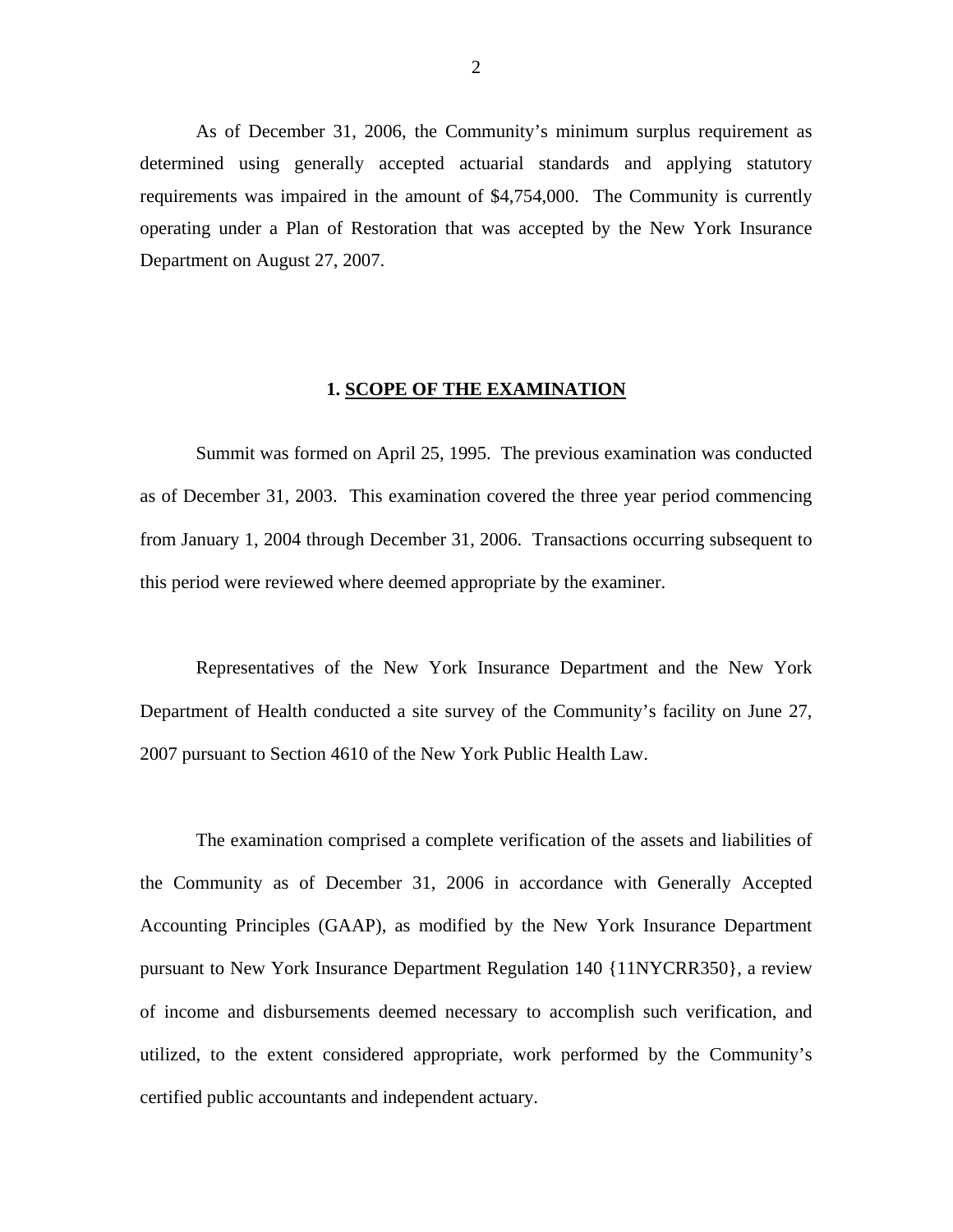<span id="page-4-0"></span>A review was also made of the following items:

 Community Documents Growth of the Community Financial Documents Board of Directors meeting minutes Market Conduct

This report on examination is confined to financial statements and comments on those matters that involve departures from laws, regulations or rules, or which are deemed to require explanation or description.

#### **2. EXECUTIVE SUMMARY**

Summit's minimum surplus requirement as determined using generally accepted actuarial standards and applying statutory requirements, was impaired by the amount of \$4,754,000 as of December 31, 2006. The Community is currently operating under a Plan of Restoration that was accepted by the New York Insurance Department on August 27, 2007. The Plan of Restoration provides for certain occupancy levels and establishes future fee increases over a period of time in order for the Community to resolve its actuarial surplus impairment. The projected date for the removal of the impairment under the current Plan is calendar year 2013.

Additional examination findings are described in the body of the report.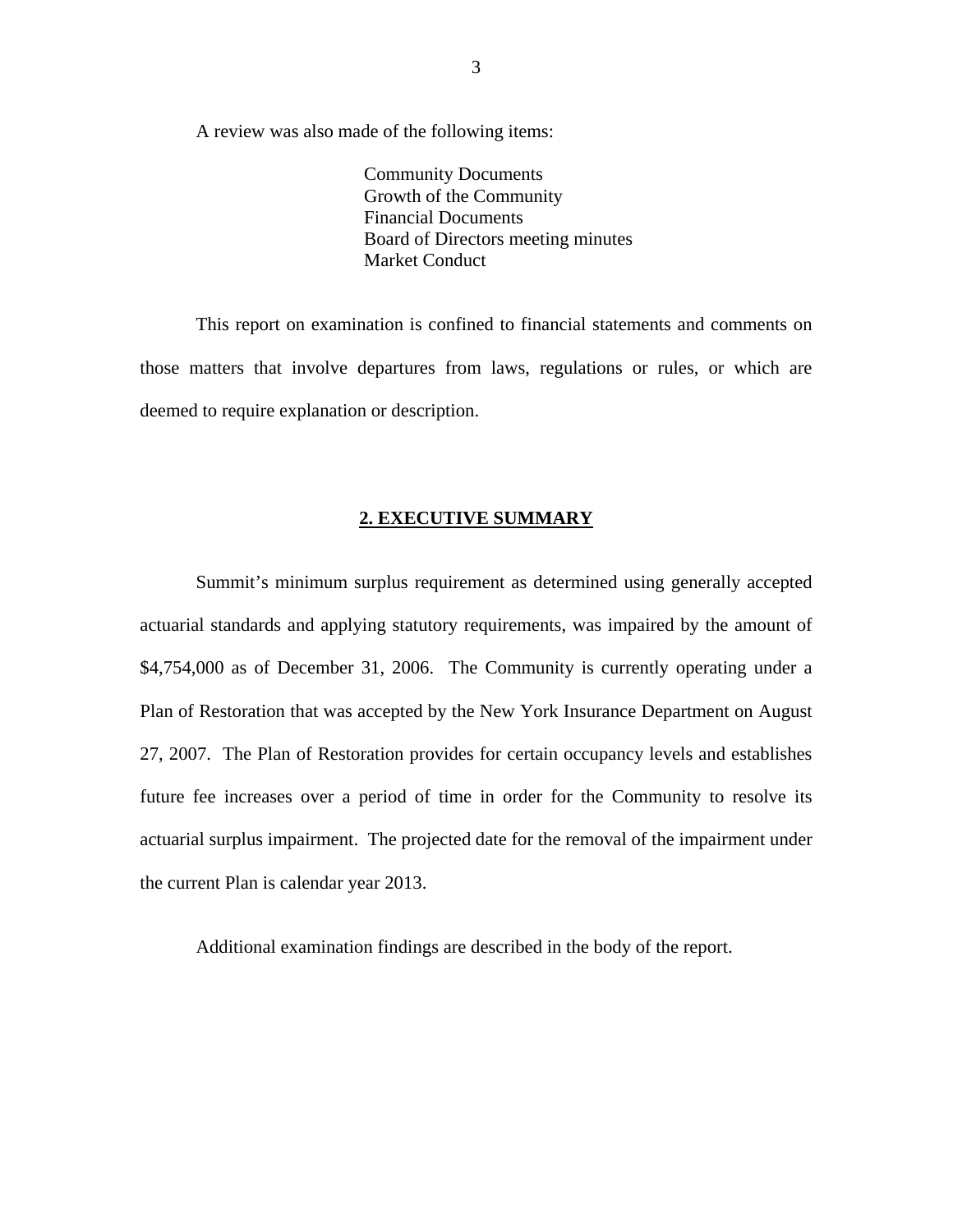#### **3. DESCRIPTION OF THE COMMUNITY**

<span id="page-5-0"></span>Summit at Brighton is a Continuing Care Retirement Community as defined under Article 46 of the New York State Public Health Law. The Community received a Certificate of Authority from the New York State Continuing Care Retirement Community Council effective June 5, 1996 and subsequently commenced operations on May 17, 1998. It was noted that the Community did not disclose the date for the issuance of its certificate of authority in its filed annual statements for the years 2004 through 2006.

It is recommended that the Community disclose its certificate of authority issue date in its future annual statement filings made with the New York Insurance Department.

Summit operates as a continuing care retirement community that provides residential accommodations, life care, and other social and retirement services to its residents. The Community currently maintains residential accommodations that are comprised of ninety (90) independent living units and sixty (60) enriched housing units (assisted living). The enriched housing is operated separately from the Community's independent living units by the Jewish Home of Rochester Enriched Housing, Inc. ("Enriched Housing). The enriched housing units are comprised of two separate thirty (30) unit facilities that are referred to as Wolk Phase 1 and Wolk Phase II centers. In addition, Summit also provides nursing care services via Jewish Home of Rochester, which is an affiliate of the Community.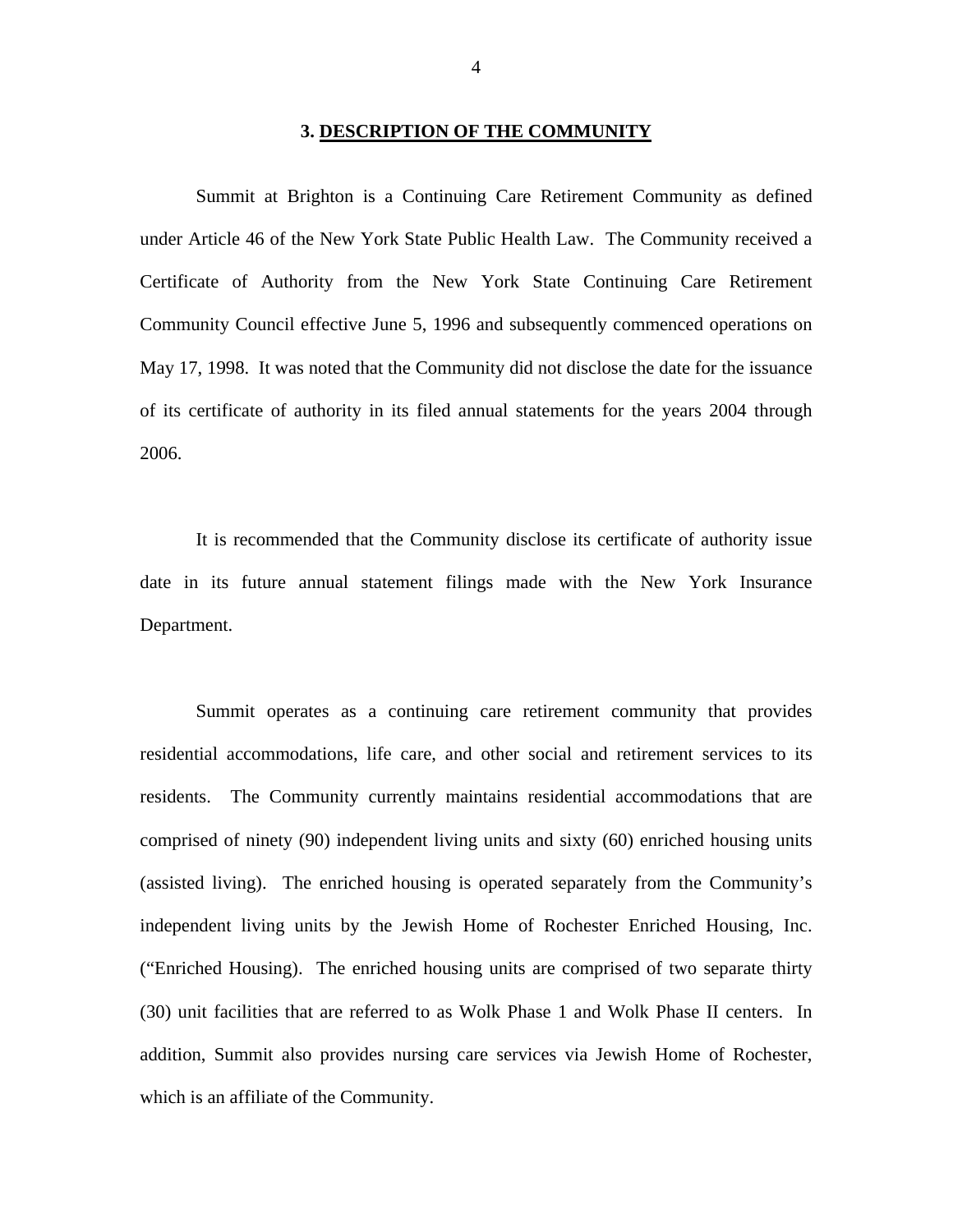In exchange for an entrance fee and a monthly maintenance charge, the Community provides lifetime residence at Summit. The amount of the monthly fees depends on the types of apartment and contract the resident selects.

Residents have the option of two contracts, Type A and Type B contracts. Both offer the resident the right to lifetime residency at Summit. Each contract also permits, if medically necessary, a resident to transfer to more intensive care at either the enriched housing or the Jewish Home nursing care facilities, although the monthly rate charged and permitted term of stay differs by contract.

Following is a summary of the Community's Type A and Type B contract options offered.

#### Type A Life Care Contract

This contract provides for enriched housing and nursing care at no additional charge. The resident pays an entrance fee which is comprised of a residential component and a lifecare component. The resident pays an entrance fee in two installments. Ten percent (10%) of the entrance fee is due when the life care contract is signed, while the remainder is to be paid upon the earlier of (1) the date the resident occupies the facility or (2) sixty (60) days from the date the contract is executed. The refund for death or withdrawal during the first ninety (90) days of occupancy is 100% of both the residential and lifecare entry fees. After 90 days of occupancy, the refund of the residential component is reduced by a 4% administrative fee plus 2% per month, starting with the fourth month, with a minimum refund of 90%. After 90 days of occupancy, the refund of the lifecare component is reduced by 4% plus 2% per month, with no refund payable after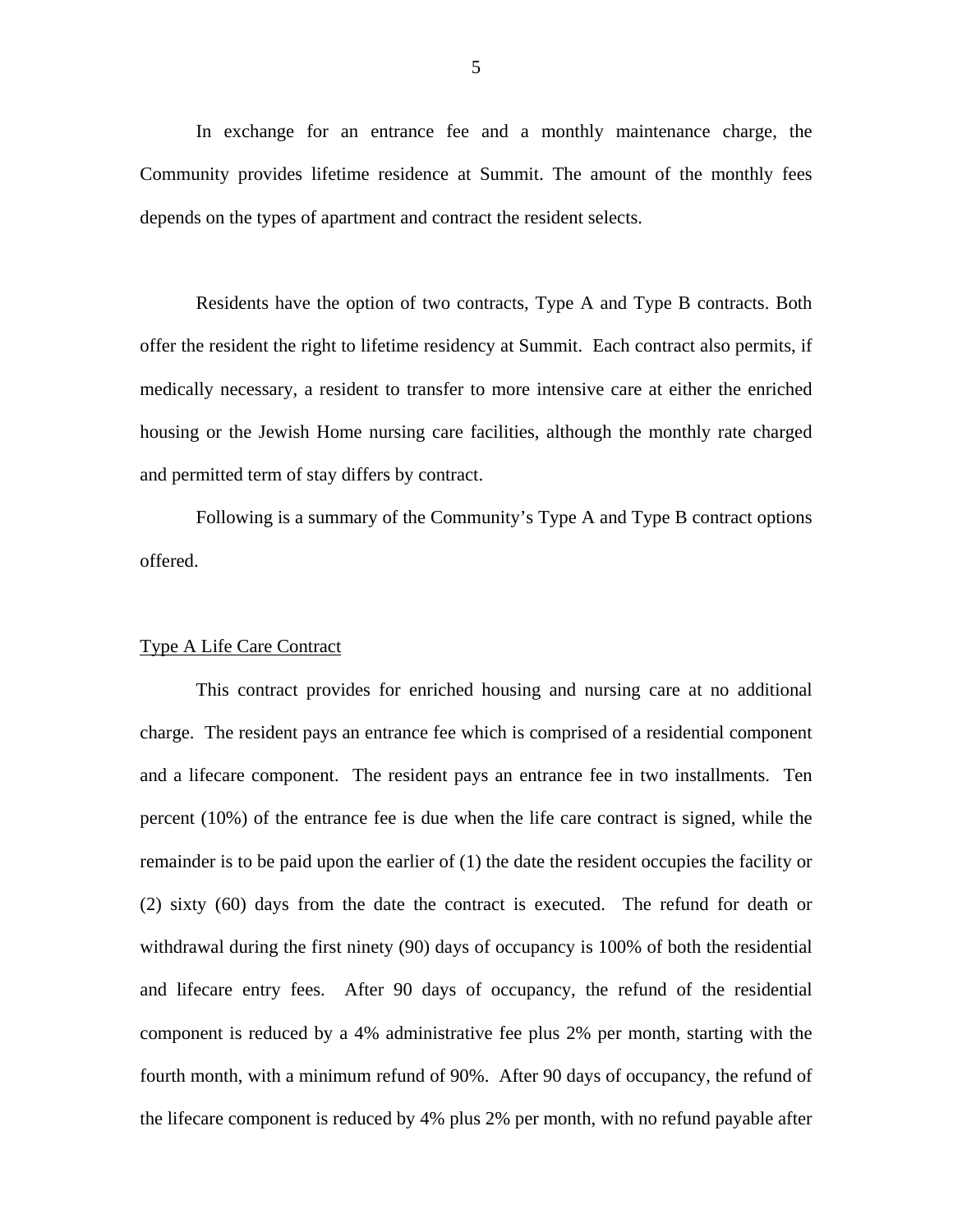51 months of occupancy. A prorate refund of the lifecare component is payable upon the first to die in a couple.

#### Type B Life Care Contract

This contract provides for sixty (60) days lifetime of enriched housing and sixty days of nursing care at no additional charge. The resident pays an entrance fee which is comprised of a residential component only. The refund for death or withdrawal during the first 90 days of occupancy is 100% of the entry fee. After 90 days of occupancy, the refund is reduced by a 4% administrative fee plus 2% per month, starting with the fourth month, with a minimum refund of 90%.

#### A. Management

Pursuant to the Community's Articles of Incorporation ("charter") and by-laws, management of the Community is vested in a board of directors consisting of no more than thirteen directors. As of the December 31, 2006 examination date, the board of directors was comprised of the following fourteen members:

| <b>Name</b>     | <b>Business Affiliation</b>              |
|-----------------|------------------------------------------|
| Etta Atkin      | Retired President,                       |
| Pittsford, NY   | Temple B'rith Kodesh Sisterhood          |
| Irving Frank    | Physician/Emeritus Professor of Urology, |
| Pittsford, NY   | Rochester University School of Dentistry |
| Julian Gordon   | Retired Controller,                      |
| Rochester, NY   | Eastman Kodak Company                    |
| Joel Kellmanson | President/CEO,                           |
| Rochester, NY   | <b>Atkell Services</b>                   |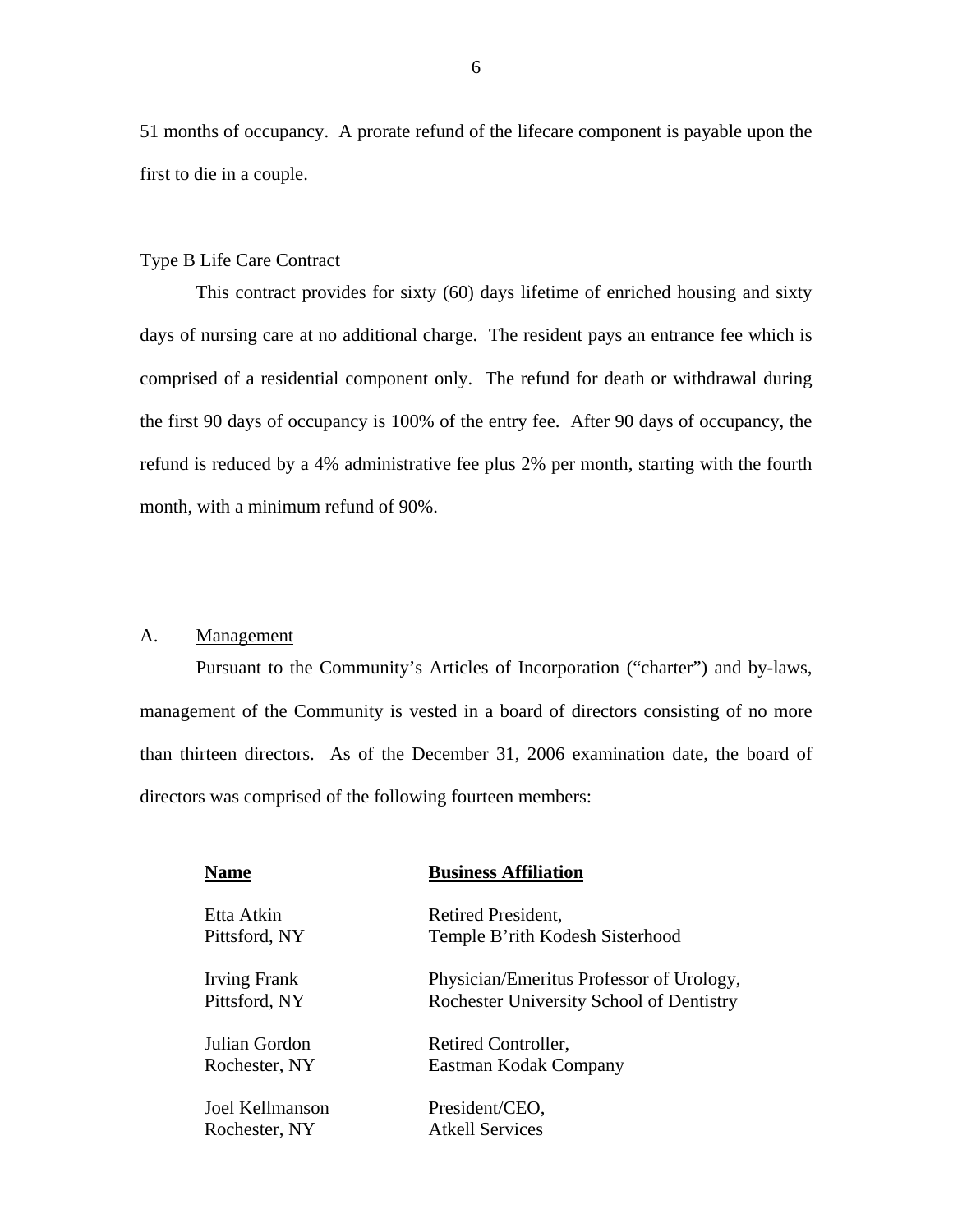| <b>Name</b>                           | <b>Business Affiliation</b>                |
|---------------------------------------|--------------------------------------------|
| Mark Kolko                            | President,                                 |
| Pittsford, NY                         | <b>Power Equipment Company</b>             |
| John Lovenheim<br>Rochester, NY       | Retired                                    |
| <b>Charles Mills</b><br>Rochester, NY | <b>Commercial Real Estate Developer</b>    |
| Linda Oldfield                        | Attorney/Partner,                          |
| Rochester, NY                         | Harris Beach LLP                           |
| <b>Irving Ruderman</b>                | Retired President,                         |
| Rochester, NY                         | <b>Jewish Community Federation</b>         |
| <b>Burt Tanenbaum</b>                 | Attorney/Partner,                          |
| Pittsford, NY                         | Culley, Marks, Tanenbaum, Capell & Pezzulo |
| Adelaide Weinberg                     | Trustee,                                   |
| Rochester, NY                         | <b>Brighton Education Fund</b>             |

Article III, Section 2(a) of the Community's by-laws states in part the following:

"The Board of Directors shall be comprised of not less than seven (7) nor more than thirteen (13) directors….."

The Community reported in the jurat page of its filed annual statements three members of the board of directors who were actually non-directors. Such individuals included a person who was invited as a guest attendee at the board of directors meetings, an ex-officio board member with no voting rights and a third person who had resigned as a board member in early 2006.

It is recommended that the Community restrict the reporting of its board of directors in the jurat pages of its filed annual statements to only those members who are duly appointed by the sole shareholder and who are empowered with voting rights relative to those matters presented before the board.

7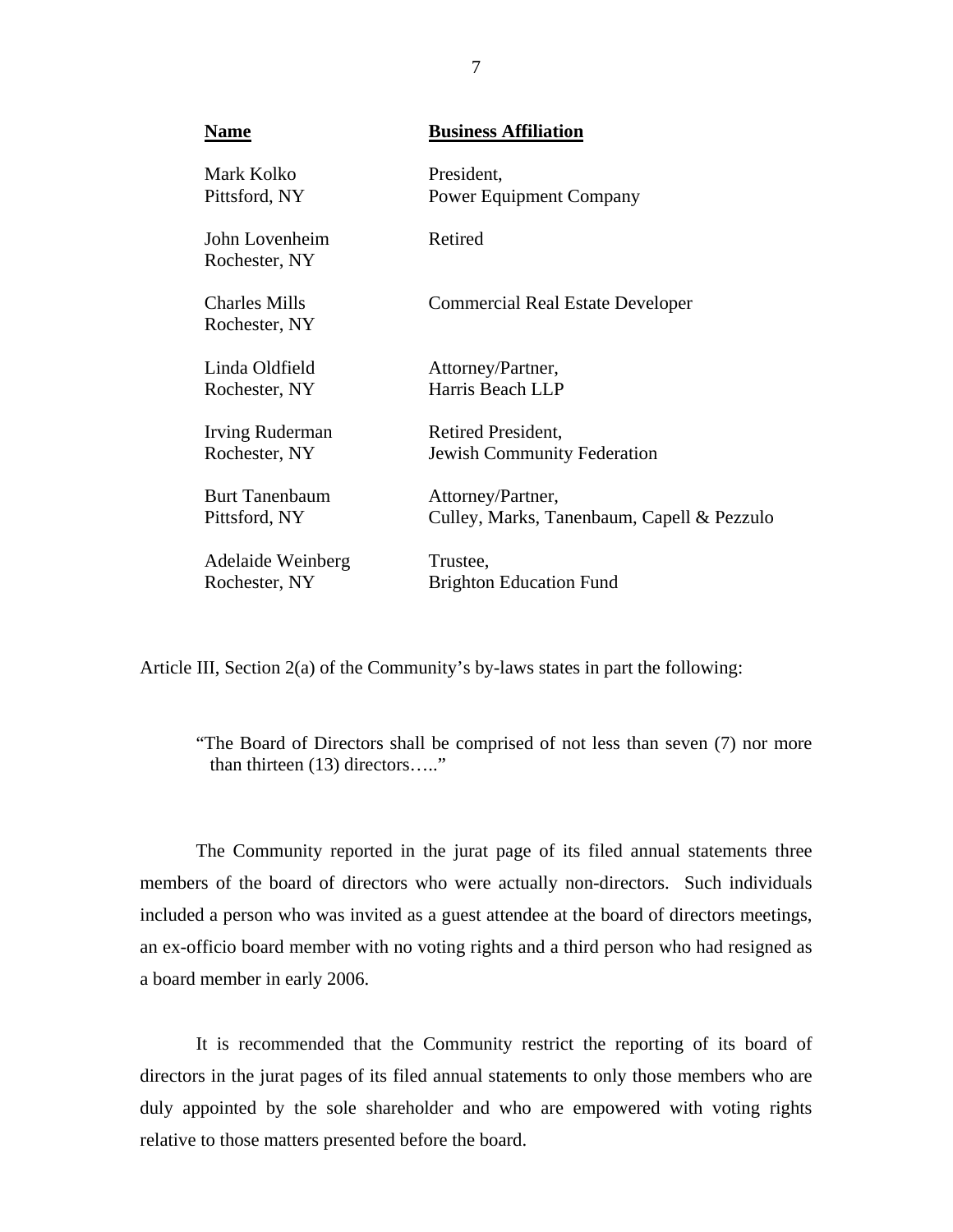It is recommended that the board minutes reflect each occurrence involving the termination, resignation and appointment of members to the Community's board of directors.

A discrepancy was noted with regard to the minimum number of directors required to constitute a full board between Summit's charter and the by-laws. Paragraph twelve of the Community's charter states that the entire board of directors of the corporation shall not be less than three compared to Article III, Section 2(a) of the Community's by-laws' which provides for a minimum of seven directors.

It is recommended that Summit correct the discrepancy in the language between its charter and by-laws relative to the minimum number of directors required for the composition of the Community's board of directors.

Pursuant to the by-laws, the board is required to meet once for an annual meeting, and once additionally each quarter, but may hold special meetings as desired. The Community's board of directors met at least four times annually during the period of January 1, 2004 through December 31, 2006. A review of the minutes of the board of directors' meetings revealed that the board meetings were generally well attended except for one member. This member attended less than 50% of his eligible meetings.

Members of the board have a fiduciary responsibility and must evince an ongoing interest in the affairs of the Community. It is essential that board members attend regular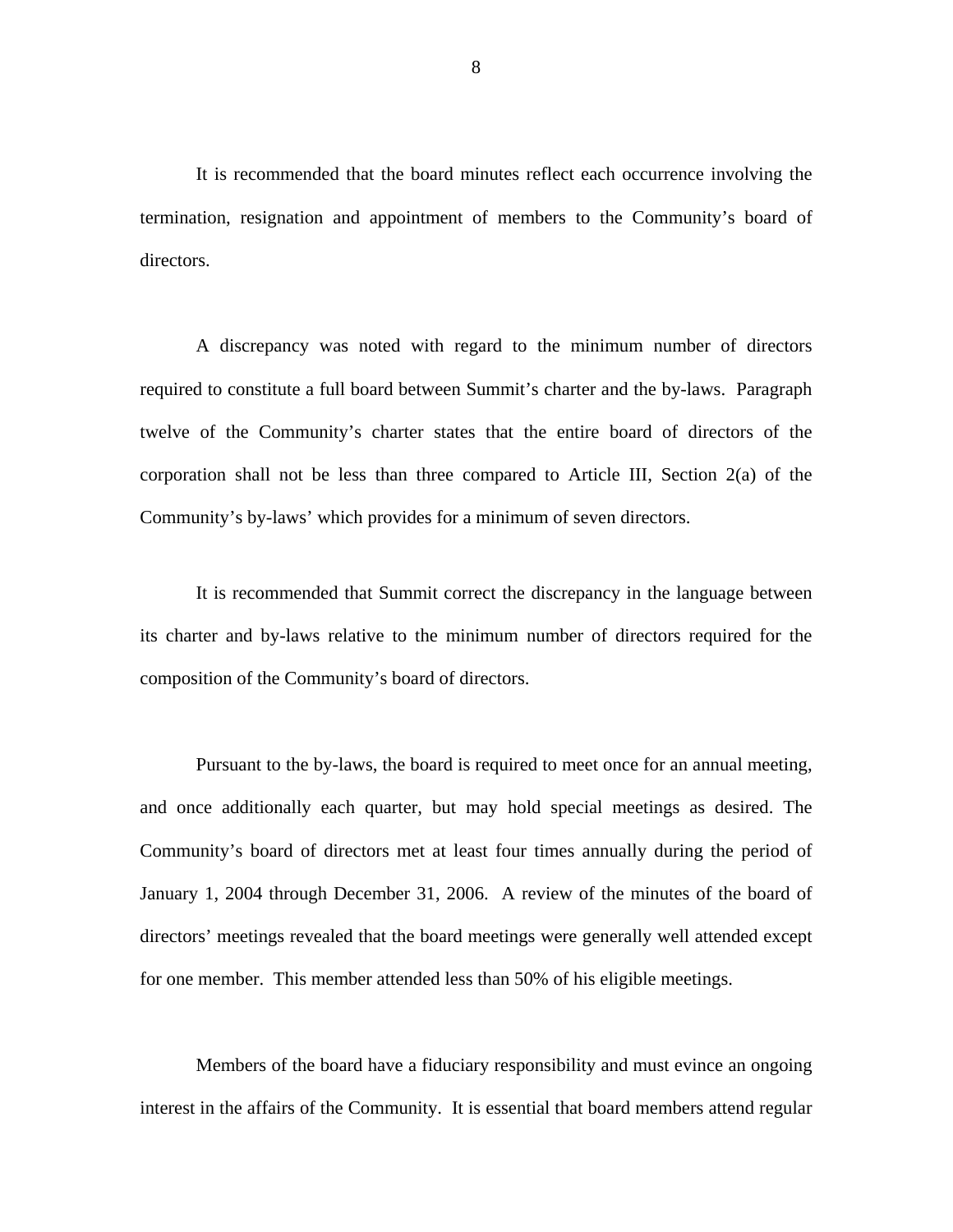meetings consistently and set forth their views on relevant matters so that the board may reach appropriate decisions.

It is again recommended that directors who have failed to attend board meetings on a regular basis attend the Community's board meetings on a more consistent basis. Board members who are unable or unwilling to attend meetings consistently should resign or be replaced.

A similar recommendation was made in the prior report on examination regarding two other board members.

The principal officers of the Community as of December 31, 2006 were as follows:

> Officer Title Julian Gordon Chairman

Daniel Katz Chief Executive Officer/President Deborah Mcllveen Chief Financial Officer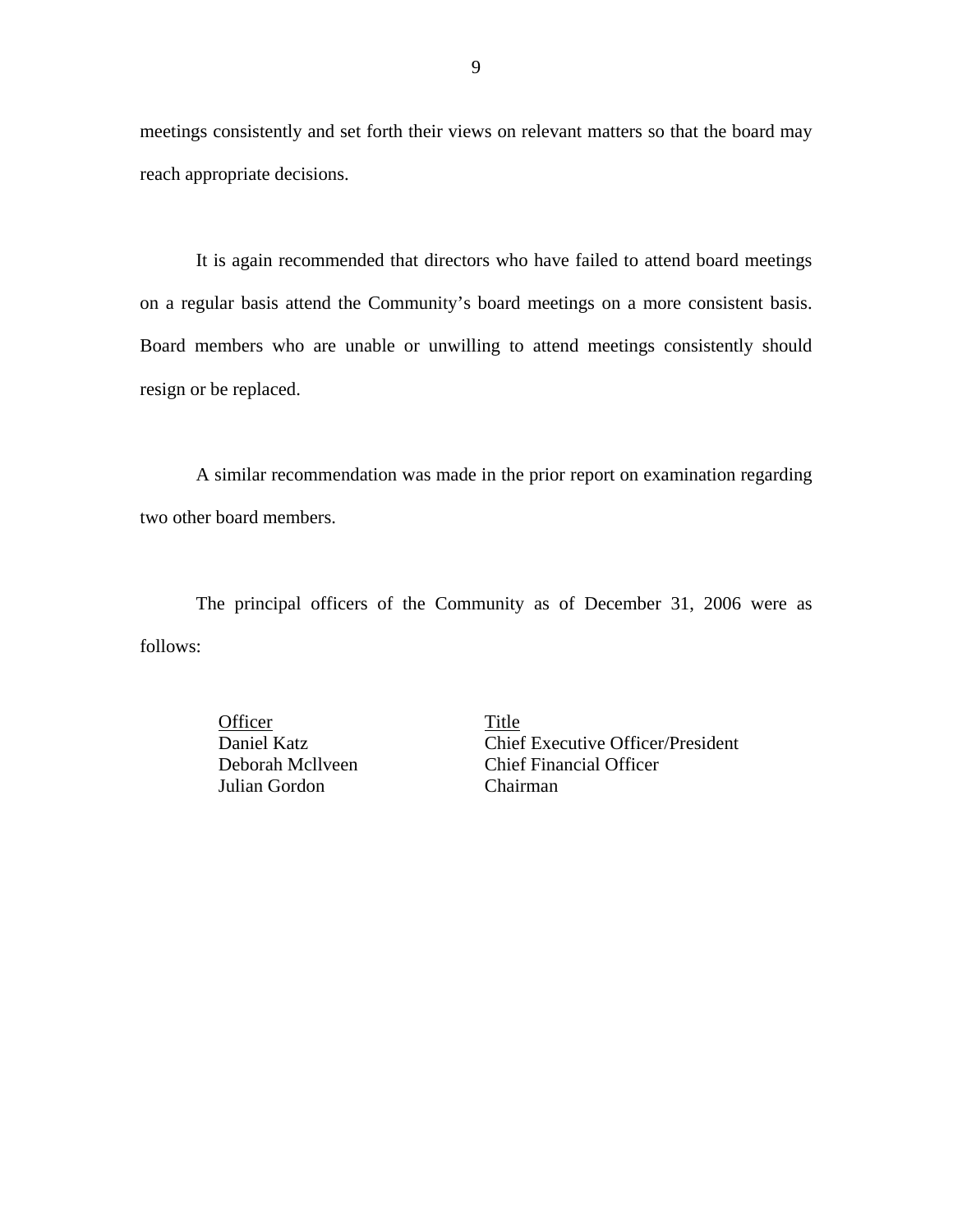#### <span id="page-11-0"></span>B. Holding Company System

Below is a chart of the Community's holding company system as of December 31, 2006.



#### Jewish Senior Life

Jewish Senior Life, a New York organized not-for-profit corporation, is the sole voting member (parent) of Summit at Brighton and Summit's other affiliates shown in the above chart. Jewish Senior Life is empowered to appoint the board of directors of Summit, to amend its certificate of incorporation and by-laws and to approve certain extraordinary corporate transactions entered into by the Community.

#### Jewish Home of Rochester Enriched Housing, Inc. ("Enriched Housing, Inc.")

Enriched Housing, Inc. owns the two separate thirty (30) units each enriched housing centers for use by the adult care residents located on the premises of Summit at Brighton. The two enriched housing centers are referred to by names as Wolk I and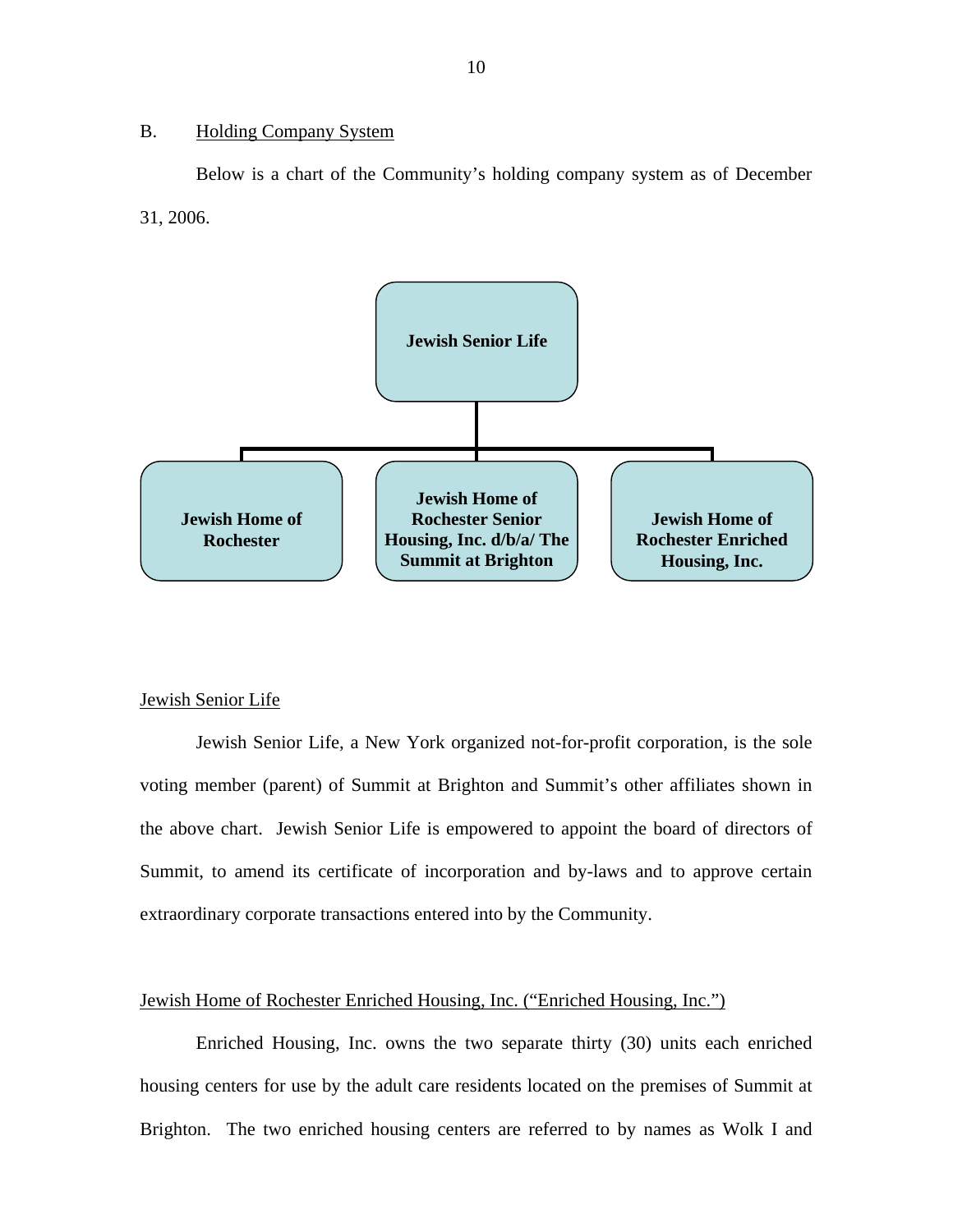Wolk II and have respective locations at 2000 Summit Circle Drive and 4000 Summit Circle Drive at Summit's premises. The two centers are comprised of sixty (60) enriched housing apartments inclusive of the shared real and personal properties within the common areas within Summit. The enriched housing operation is managed under the direction and supervision of Summit pursuant to the following inter-company agreements related to the Wolk I and Wolk II centers:

- I. Management Agreement dated May 29, 1998 between Enriched Housing, Inc. ("Owner") and Jewish Home of Rochester Senior Housing, Inc. ("Summit/Manager").
- II. Manangement Agreement dated June 1, 2002 between Jewish Home of Rochester Enriched Housing, Inc. ("Enriched Housing, Inc./Owner") and Jewish Home of Rochester Senior Housing, Inc. ("Summit/Manager").

Under each agreement, in connection with the respective Wolk I and Wolk II enriched housing centers, the Owner retained Summit as the manager to (i) provide the physical premises for the operation of the facilities.

#### Jewish Home of Rochester

Jewish Home of Rochester ("JHR") provides Jewish Home of Rochester Senior Housing, Inc. with nursing home services to the life care residents (those living in independent units or enriched units on a life care contract) contingent upon a medical determination that a resident requires home nursing care. The affiliates have an existing agreement which is dated February 19, 1997 for such nursing home services. However, it is noted that the agreement is silent as to the specific nursing care services that are to be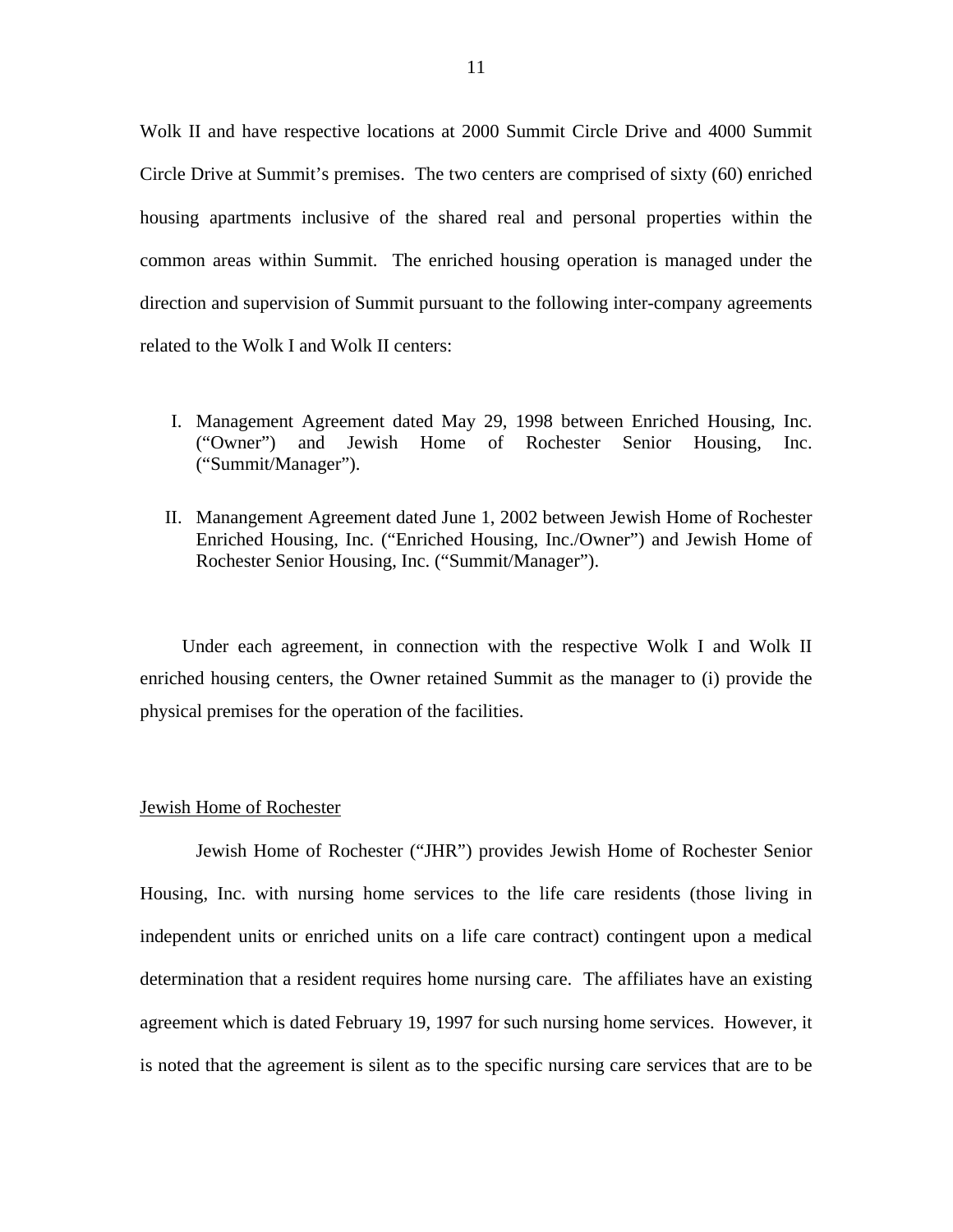provided and also does not include the method of cost reimbursement for services for under the agreement.

It is again recommended that the Community amend its existing agreement with The Jewish Home of Rochester to clearly specify the nursing care services that are to be provided under the arrangement. In addition, it is also recommended that the agreement specify the method of cost reimbursement for the applicable services provided.

This recommendation was included in the prior report on examination.

The Community also has an outside agreement wherein it contracts out dietary/food services to a nonaffiliated entity. The agreement became effective January 1, 2004 and was amended subsequently on January 1, 2006. The agreement covers the dining services including kosher food service for the Community's residents, guests and employees in the dining rooms and cafes of Summit at Brighton and Wolk Manor.

#### **Occupancy Rates**

The following schedule reflects the occupancy rates at each year-end from 2004 to 2006 for Independent Living Units:

|                                   | 2004 | 2005               | 2006  |
|-----------------------------------|------|--------------------|-------|
| Independent Living units          |      | 92.5% 95.6.% 98.4% |       |
| Enriched Housing/Adult Care Units |      | 93.3% 99.6%        | 99.3% |
| <b>Skilled Nursing facility</b>   | NA.  | <b>NA</b>          |       |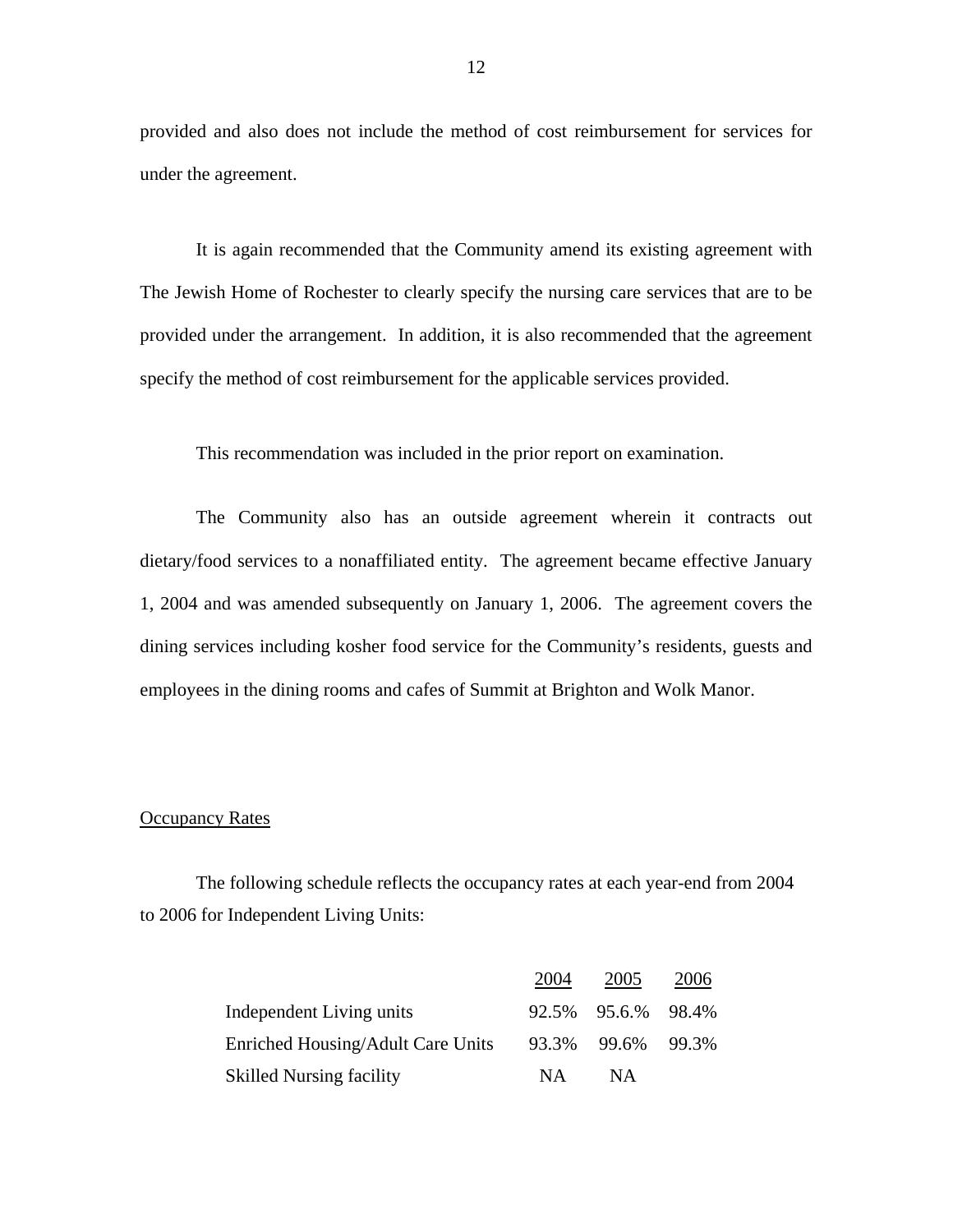<span id="page-14-0"></span>The above occupancy rates for the above enriched housing facility include the Wolk Manor 1 center.

#### D. Disaster Recovery Plan/Business Continuity Plan

The Community, at the time of examination, maintained a disaster recovery plan which provided for the essential maintenance of continuity of services to the Community's residents in the event of a disaster. The Community, at the time of examination, also maintained a business continuity plan relative to the maintenance of continuity of services to the Community's residents in the event of a disaster.

#### E. Investment Custodial Agreement

The Community, at the time of examination, did not maintain custodial agreements for the safeguarding of its investments that are held in the depository accounts of the banking institutions. The Department is cognizant of the fact that certain of the Company's investments are held with an existing bank trustee already approved pursuant to Summit at Brighton's bond indenture issued by the Industrial Development Agency ("Agency"). Therefore, the Community is limited in its ability to retroactively amend the bank trustee documents that were set up under the initial bond financing arrangement with the Agency. However, for its other investments that are not held in aforementioned bank trustee accounts, the Department regards the following protective covenants and provisions as indicative of prudent business practices: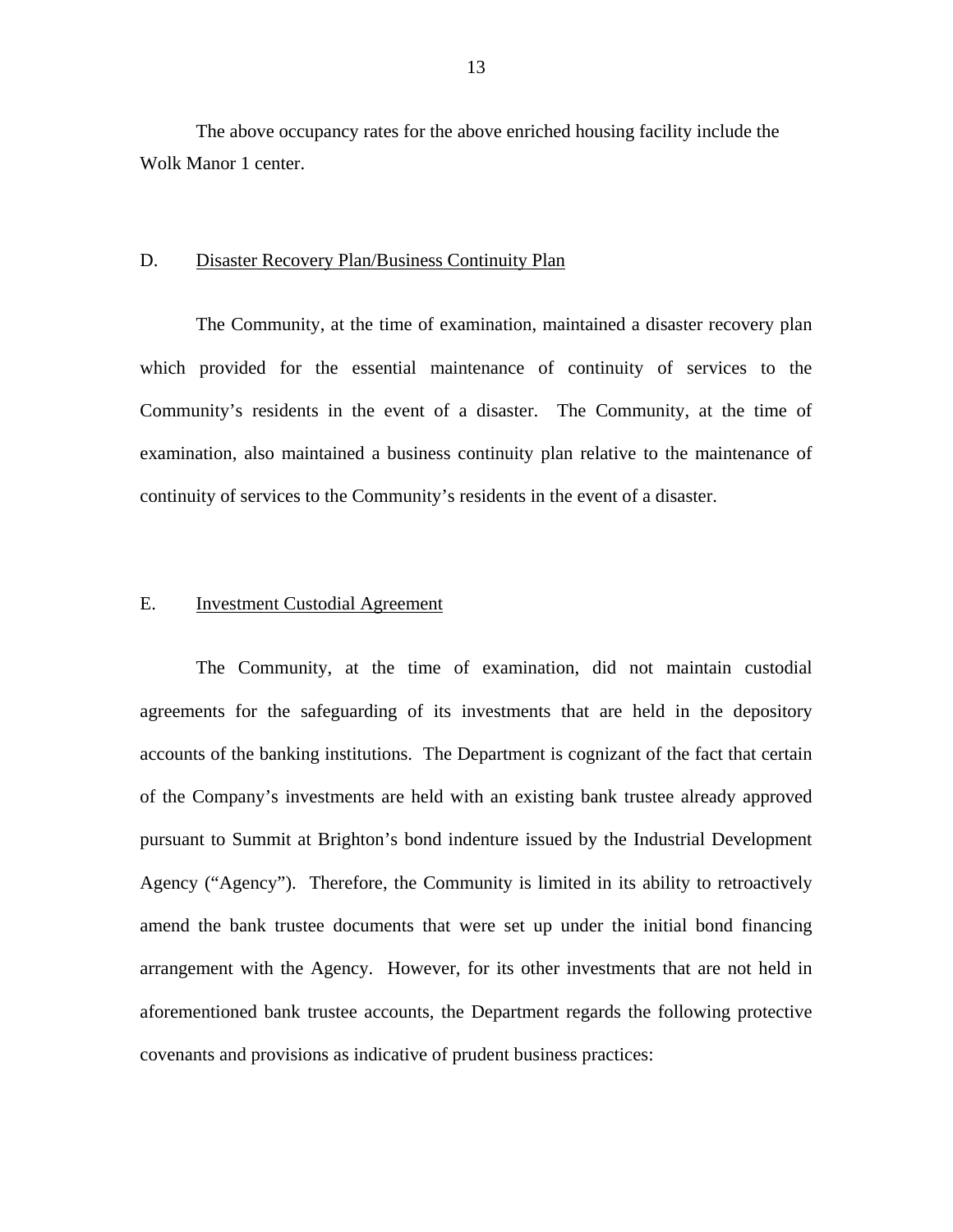- 1. The bank shall have in force, for its own protection, Bankers Blanket Bond Insurance of the broadest form available for commercial banks and will continue to maintain such insurance. The bank will give the Community 60 days written notice of any material change in the form or amount of such insurance or termination of this coverage.
- 2. The bank will at all times give the securities held by the bank thereunder the same care the bank gives its own property of a similar nature.
- 3. The bank shall furnish the Community (at least quarterly) with a list of such securities showing a complete description of each issue, which shall include the number of shares or par value of bonds so held at the end of each quarter.
- 4. The bank shall maintain records sufficient to verify information the Community is required to report in the Annual Statement blanks of the Insurance Department.
- 5. The bank shall furnish the Community with the appropriate affidavits in an acceptable form in order for the securities referred to in such affidavits to be recognized as admitted assets of the Community.
- 6. Access shall be during the bank's regular hours. Those persons who shall be entitled to examine, on the bank's premises, securities held by the bank and the bank's records related to those securities, shall be specified. An authorized officer shall furnish the bank with written instructions to that effect.
- 7. Written instructions hereunder shall be signed by any two of the Community's authorized officers specified in a separate list for this purpose which will be furnished to the bank from time to time signed by the treasurer or an equivalent officer and certified under the corporate seal by the secretary or an assistant secretary.
- 8. In connection with any situation involving registration of securities in the name of a nominee of a bank custodian, the custodian agreement should empower the bank to take such action.
- 9. There should be a provision in the agreement that would give the Community the opportunity to secure the most recent report on the review of the custodian's system of internal control, pertaining to custodial record keeping, issued by internal or independent auditors.

It is recommended with regard to the Community's investments that are not held pursuant to any existing bond indenture with the Industrial Development Agency that Summit at Brighton establish appropriate custodial agreements with the financial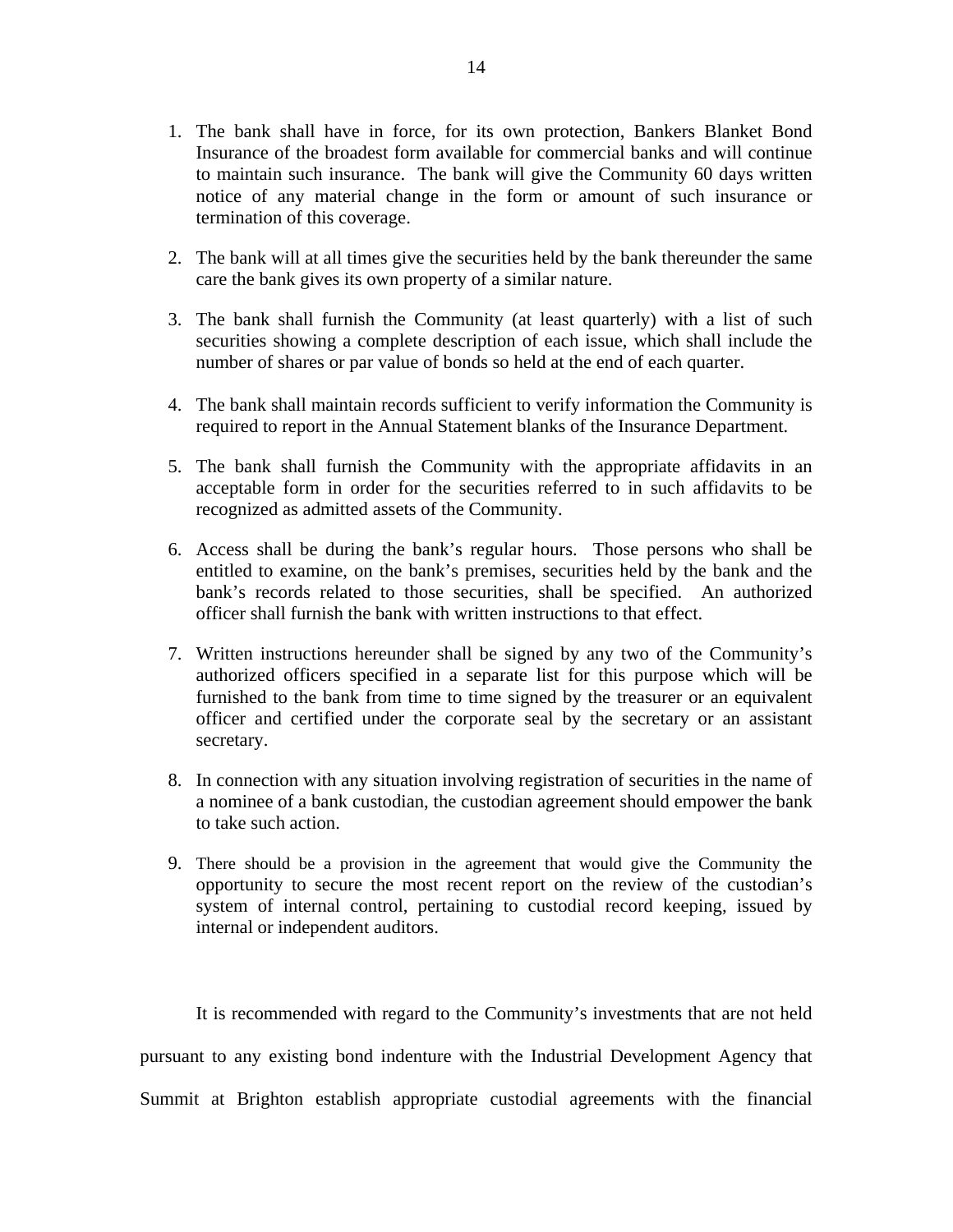<span id="page-16-0"></span>institutions that safeguard its investments and include the above enumerated protective covenants and provisions in those agreements.

#### **4. ACCOUNTS AND RECORDS**

The Community's record retention was inadequate in the following areas:

#### (1) Cash Reconciliation Schedules

The Community was unable to provide the month of November 2006 cash reconciliations for six company bank accounts with Manufacturers and Traders Trust Company ("M & T") and Bank of New York. Management indicated that the prior month cash reconciliation worksheets are discarded after the current month reconciliation schedules are prepared.

### (2) Non-Retention of Community Authorized Personnel Bank Signatory Records on file with the Banks

The Community failed to provide any certified board resolutions of the Community's authorized signatory lists and provided incomplete and unsigned board resolutions relative to several of Summit's bank accounts.

As an internal control procedure for the protection of the Community's cash and investment assets, it is beneficial for the Community to have complete and signed certified banking resolutions by the board that list all authorized employees for each company account. In addition, it is also a good practice for Summit to maintain copies of these documents and make such documents readily available for review and physical inspection upon request by the examiners.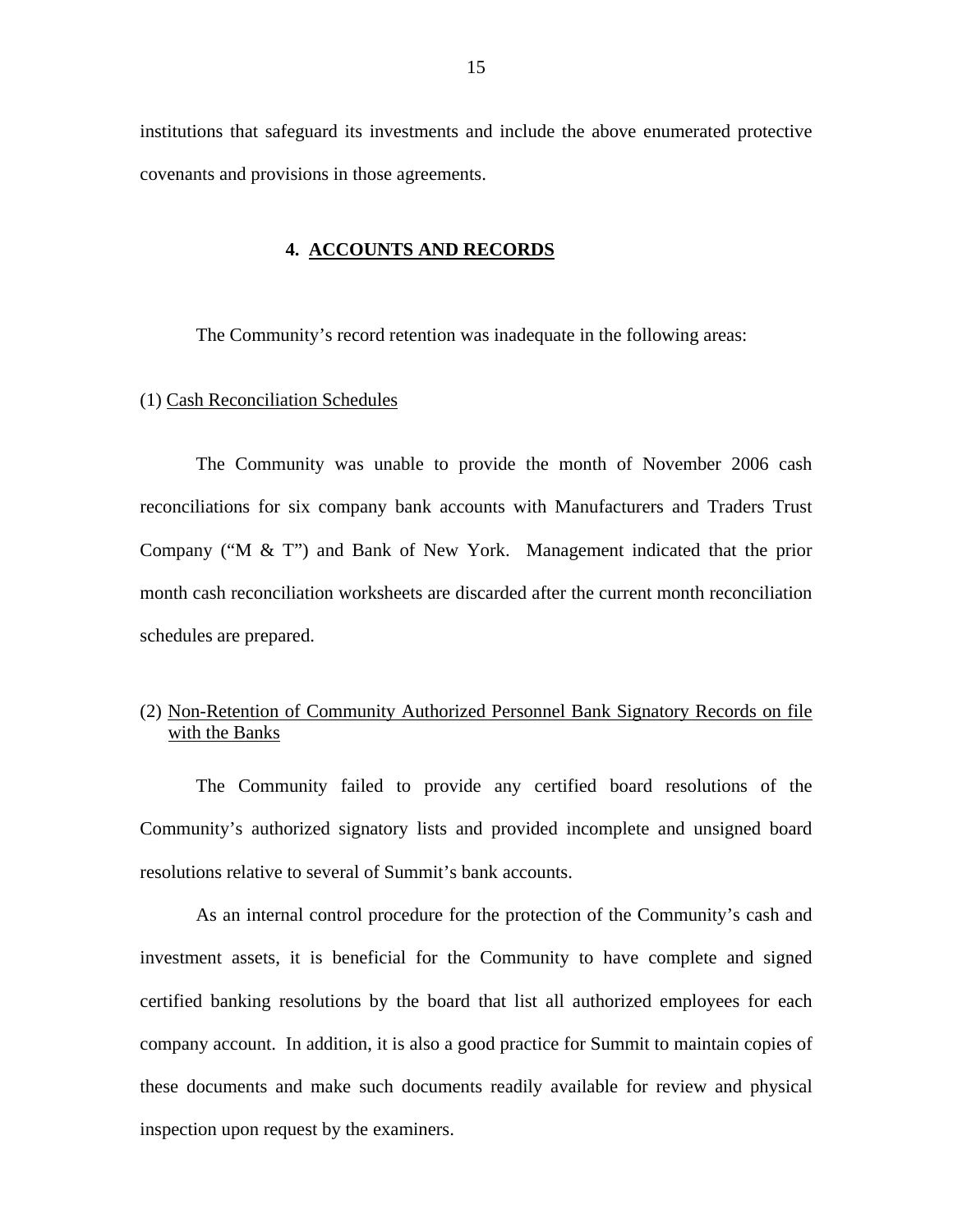Part 243.3(c) of New York Insurance Department Regulation 152 (11 NYCRR) provides for the establishment of a records retention plan. The plan should include a description of the types of records being maintained, the method of retention, and the safeguards established to prevent alteration of the records.

In addition, Part 901.11(a)(2) of the New York Department of Health Regulation (10 NYCRR 901) states in part the following requirement:

"….All underlying books, records and documentation which formed the basis for the annual report filed with the Commissioner shall be kept and maintained by the community for a period of time not less than six years from the date of filing or the date upon which the report was to be filed, whichever is later. Any operator being examined shall, upon request, give reasonable and timely access to all of its records."

It is recommended that the Community comply with the record retention and examination requirements of Part 243.3(c) of New York Insurance Department Regulation 152 (11 NYCRR 243.0) and Part 901.11(a)(2) of New York Department of Health Regulation (10 NYCRR 901) .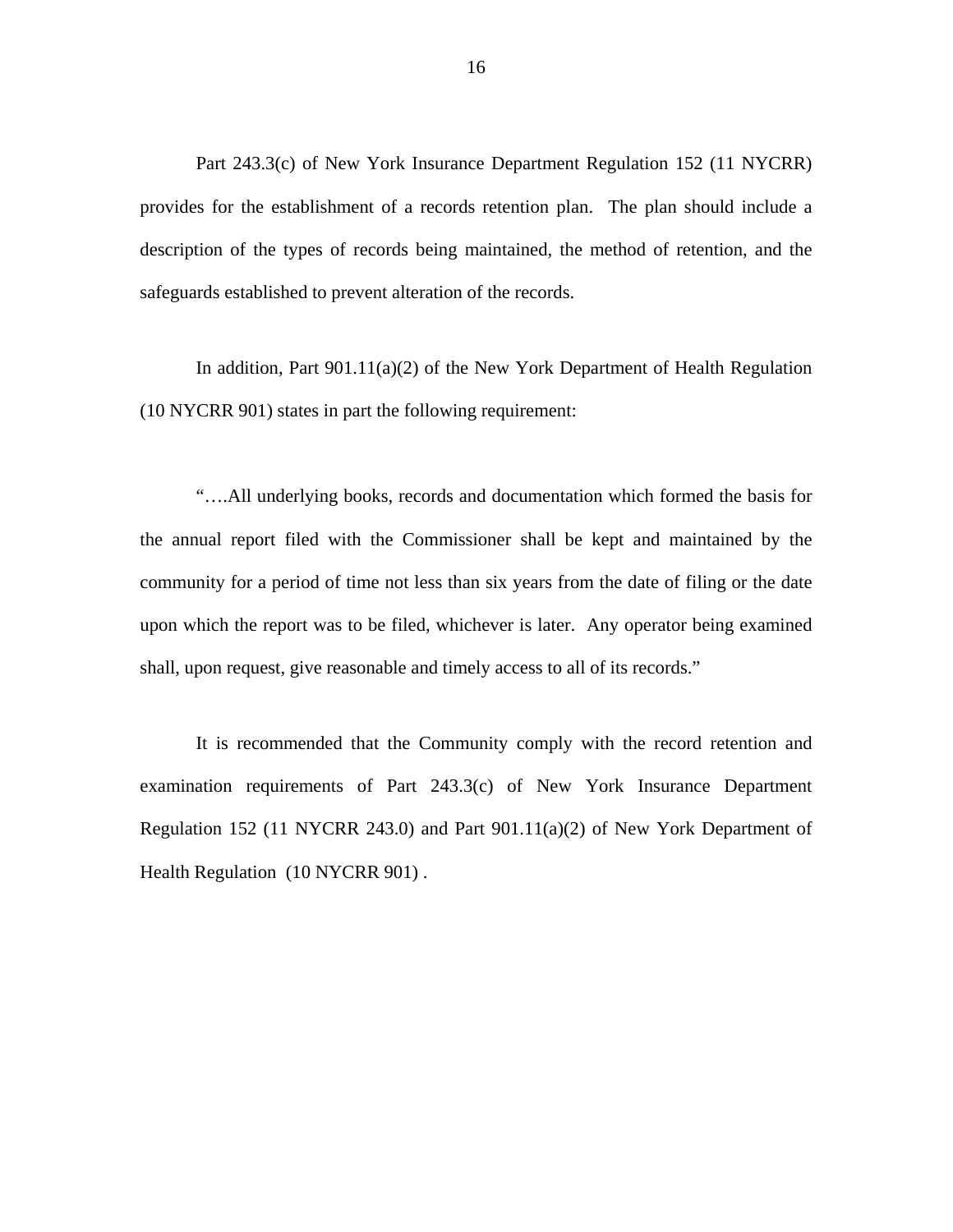#### **5. FINANCIAL STATEMENTS**

#### A. Balance Sheet

The following shows the assets, liabilities and surplus as determined by this examination as of December 31, 2006. It is the same as the actuarial balance sheet reported by the Community presented on a statutory actuarial basis pursuant to New York Insurance Department Regulation 140 (11 NYCRR 350).

| Assets                                                                                                                                                                                              | Amount                                                                                     |
|-----------------------------------------------------------------------------------------------------------------------------------------------------------------------------------------------------|--------------------------------------------------------------------------------------------|
| Cash and invested assets<br>Accounts receivable and prepaid expenses<br>Land<br><b>Building</b><br>Furniture, fixtures and equipment<br><b>Accumulated Depreciation</b><br>Deferred financing costs | \$8,652,000<br>103,000<br>1,540,000<br>22,124,000<br>2,492,000<br>(4,460,000)<br>1,976,000 |
| Total assets                                                                                                                                                                                        | <u>\$32,427,000</u>                                                                        |
| Liabilities                                                                                                                                                                                         |                                                                                            |
| Long term debt<br>Accounts payable and accrued expenses<br>Actuarial reserve                                                                                                                        | \$14,255,000<br>476,000<br>22,450,000                                                      |
| <b>Total liabilities</b>                                                                                                                                                                            | \$37,181,000                                                                               |
| <b>Total Net Surplus</b>                                                                                                                                                                            | \$(4,754,000)                                                                              |
| <b>Total Liabilities and Net Surplus</b><br>Ratio of net surplus to total liabilities                                                                                                               | \$32,427,000<br>$(14.7\%)$                                                                 |

Generally Accepted Accounting Principles (GAAP). Note 1: It should be noted that the asset values herein are reported on a statutory actuarial basis. As such, the values differ from the certified financial statements prepared by the Community's Certified Public Accountants using

Note 2: The Community's required actuarial surplus, as determined using generally accepted actuarial standards and applying statutory requirements, was impaired in the amount of \$4,754,000.

Note 3: This report on examination includes the actuarial balance sheet as of December 31, 2006,based upon the consolidated financial results of Summit and Enriched Housing, Inc. for both the Wolk I and Wolk II facilities..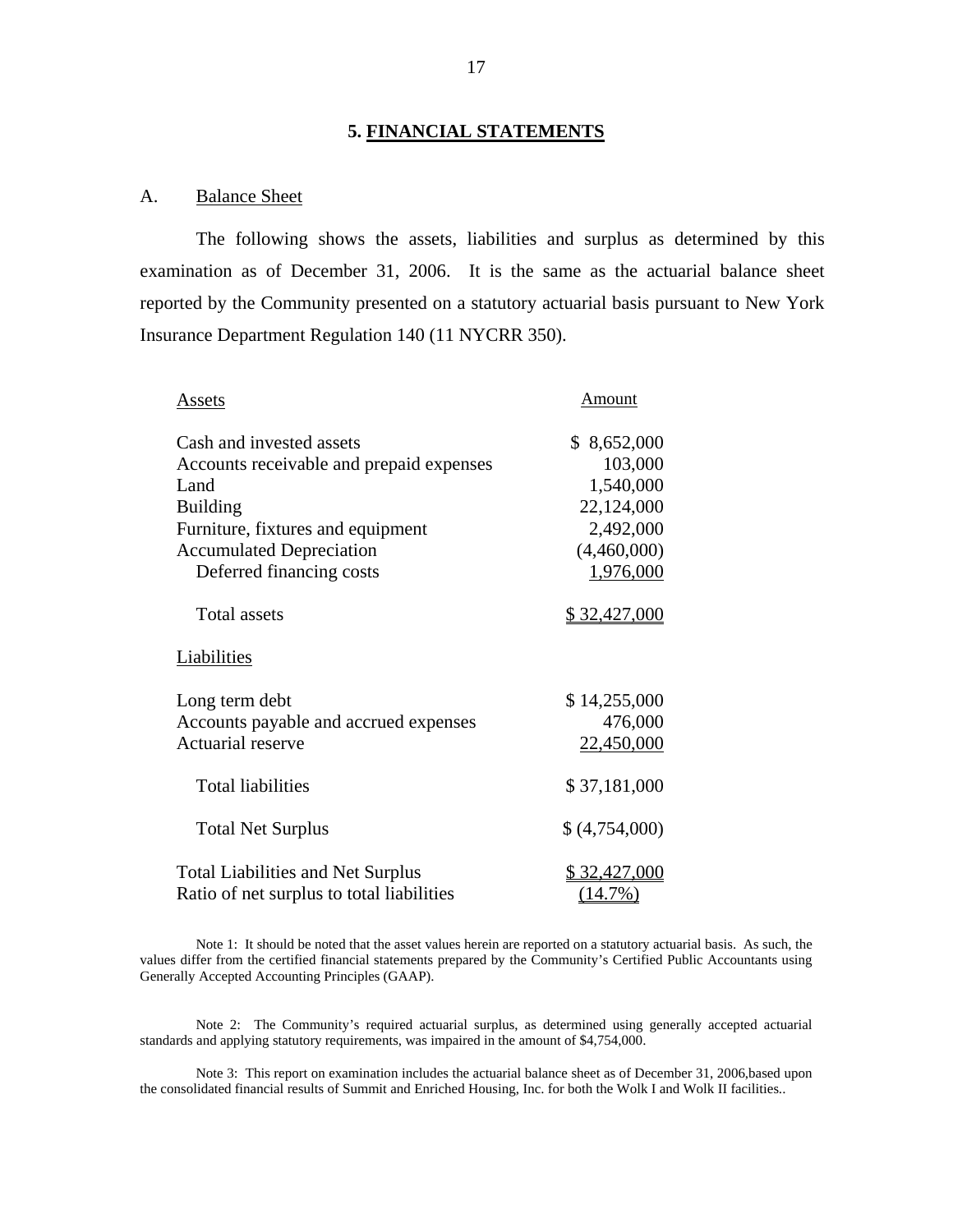# B. Statement of revenue, expenses and surplus

The Statement of revenue and expenses is presented on a GAAP basis for the

period January 1, 2004 through December 31, 2006.

# Revenue

| <u>Statement of revenue, expenses and surplus</u> |               |
|---------------------------------------------------|---------------|
| Revenue                                           |               |
| <b>Monthly Maintenance Fees</b>                   | \$23,071,066  |
| <b>Other Revenues from Residents</b>              | 813,533       |
| Earned Entrance Fees (net of refunds)             | 3,716,200     |
| <b>Patient Revenues from Nonresidents</b>         | 10,059,885    |
| Interest and Dividend Income                      | 3,412,207     |
| Aggregate Write-ins for Other Operating Revenues  | 710,186       |
| <b>Total Revenue</b>                              | \$41,783,077  |
| <b>Operating Expenses</b>                         |               |
| <b>Interest Expense</b>                           | 7,459,361     |
| <b>Facility and Dining Expenses</b>               | 12,520,889    |
| <b>Health Expenses</b>                            | 7,192,320     |
| <b>Administration Expenses</b>                    | 6,472,472     |
| Depreciation and Amortization                     | 10,496,152    |
| Change in Provision for Uncollectible Accounts    | 44,340        |
| <b>Real Estate Taxes</b>                          | 1,773,400     |
| <b>NYS Health Facilities Assessment</b>           | 475,683       |
| Aggregate Write-ins for Other Operating Expenses  | 76,304        |
| <b>Total Expenses</b>                             | 46,510,921    |
| <b>GAAP Basis Net Loss</b>                        | \$(4,727,844) |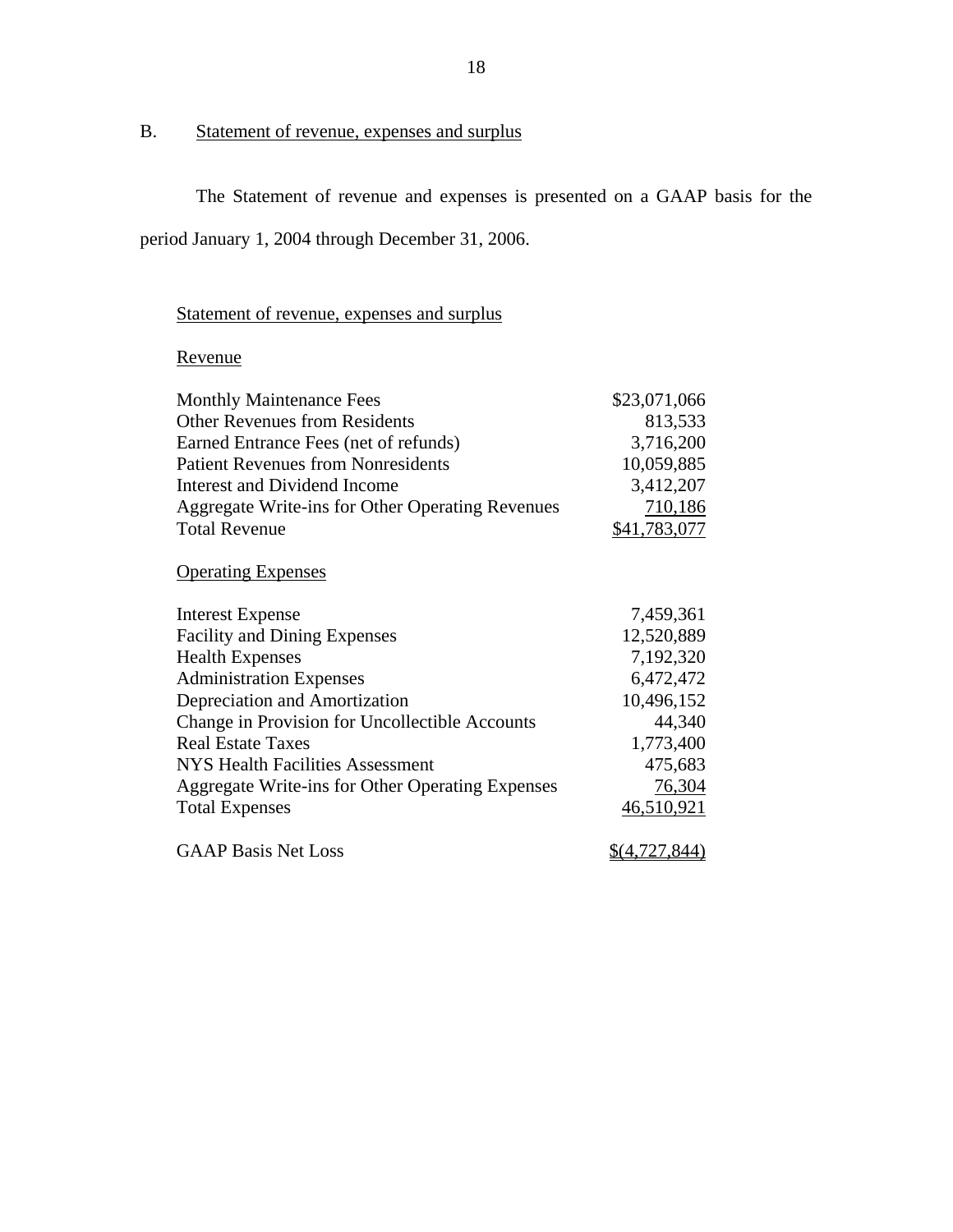# C. Change in actuarial surplus

Reserves and surplus decreased \$6,043,591 during the examination period, January 1, 2004 through December 31, 2006, detailed as follows:

|                                                              | Losses in<br>Surplus |             |
|--------------------------------------------------------------|----------------------|-------------|
| Surplus per report on examination as<br>of December 31, 2003 |                      | \$1,011,591 |
| GAAP basis Net Income (Loss)                                 | \$ (4, 727, 844)     |             |
| Net decrease in Actuarial Surplus                            | (1,037,747).         |             |
| Net gain in surplus                                          |                      | (5,765,591) |
| Surplus per report on examination<br>as of December 31, 2006 |                      | 4.754.00    |

# **6. MARKET CONDUCT REVIEW**

The examination included a market conduct review focusing on the following major areas:

- a) Sales and advertising
- b) Disclosure statement
- c) Residency agreement

No problem areas were noted in the market conduct reviews of the above listed areas.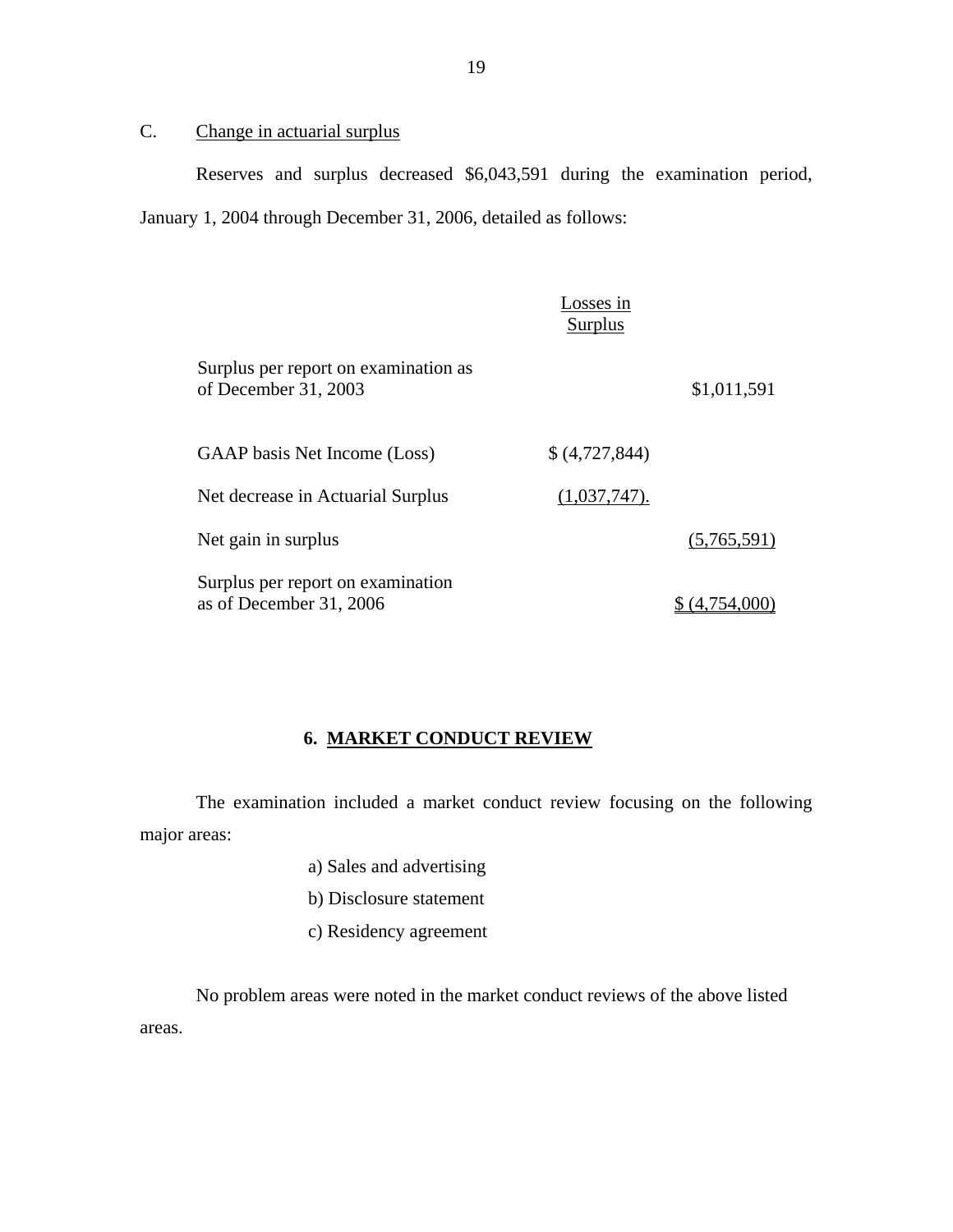#### **7. CONCLUSION**

<span id="page-21-0"></span>As of December 31, 2006, the Community's minimum surplus requirement as determined using generally accepted actuarial standards and applying statutory requirements was impaired in the amount of \$4,754,000.

The Community is currently operating under a Plan of Restoration (Plan) that was prepared as of April 17, 2007 to resolve its surplus impairment. The Plan was accepted by the New York Insurance Department on August 27, 2007. The restoration plan is currently being monitored by the New York Insurance Department.

It is recommended that Summit at Brighton continue to operate under its Plan of Restoration, as approved by the New York Insurance Department on August 27, 2007, in order to bring its surplus to an adequate level.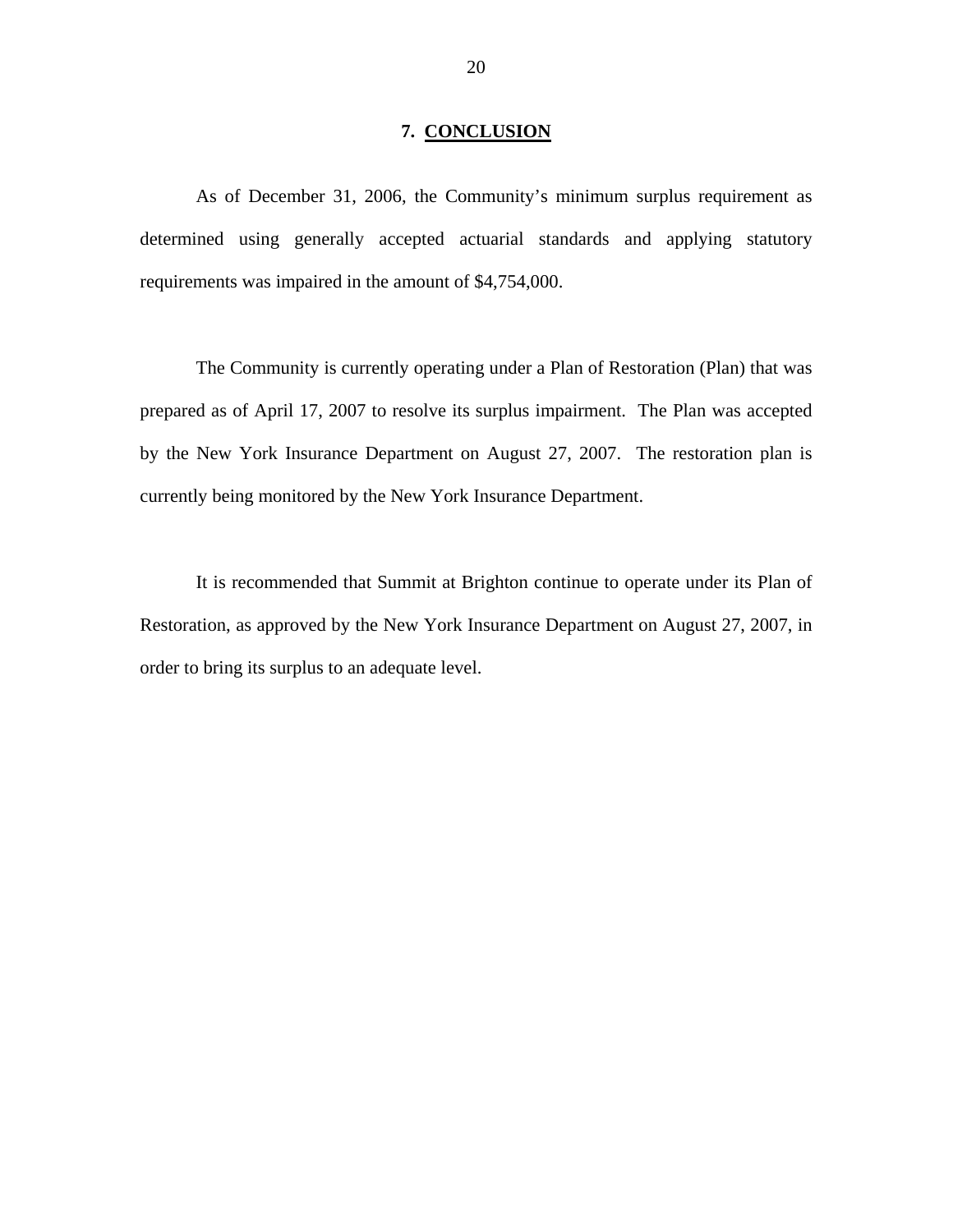#### **8. COMPLIANCE WITH PRIOR REPORT ON EXAMINATION**

<span id="page-22-0"></span>The prior report on examination contained six (6) comments and recommendations as follows (page numbers refer to the prior report):

# ITEM

#### NO. PAGE NO.

A. It is recommended that Directors Silver and Lovenheim 6 improve their respective attendance at board of directors' meetings. Board members who are unable or unwilling to attend meetings consistently should resign or be replaced.

The Community has complied with this recommendation.

B. It is recommended that the Community put in place a formal 8 management agreement with its affiliate, Jewish Home of Rochester Enriched Housing, Inc. (Wolk Manor I).

The Community has complied with this recommendation.

C. It is recommended that the Community establish a formal 9 management agreement with its affiliate, The Jewish Home of Rochester.

The Community has not complied with this recommendation.

D. It is recommended that the Community include the Policy and 9 Procedure for Resident Evacuation in Summit's Fire Plan and Disaster Manual.

The Community has complied with this recommendation.

E. It is recommended that the Community maintain a custodial 11 agreement for the safeguarding of its investments with its custodial bank. It is also recommended that such custodial agreement include the enumerated protective covenants and provisions.

The Community has not complied with this recommendation.

F. It is recommended that the Community maintain support 11 studies relative to the percentage allocation of expenses of shared employees between the Community and the Jewish Home of Rochester.

The Community has not complied with this recommendation.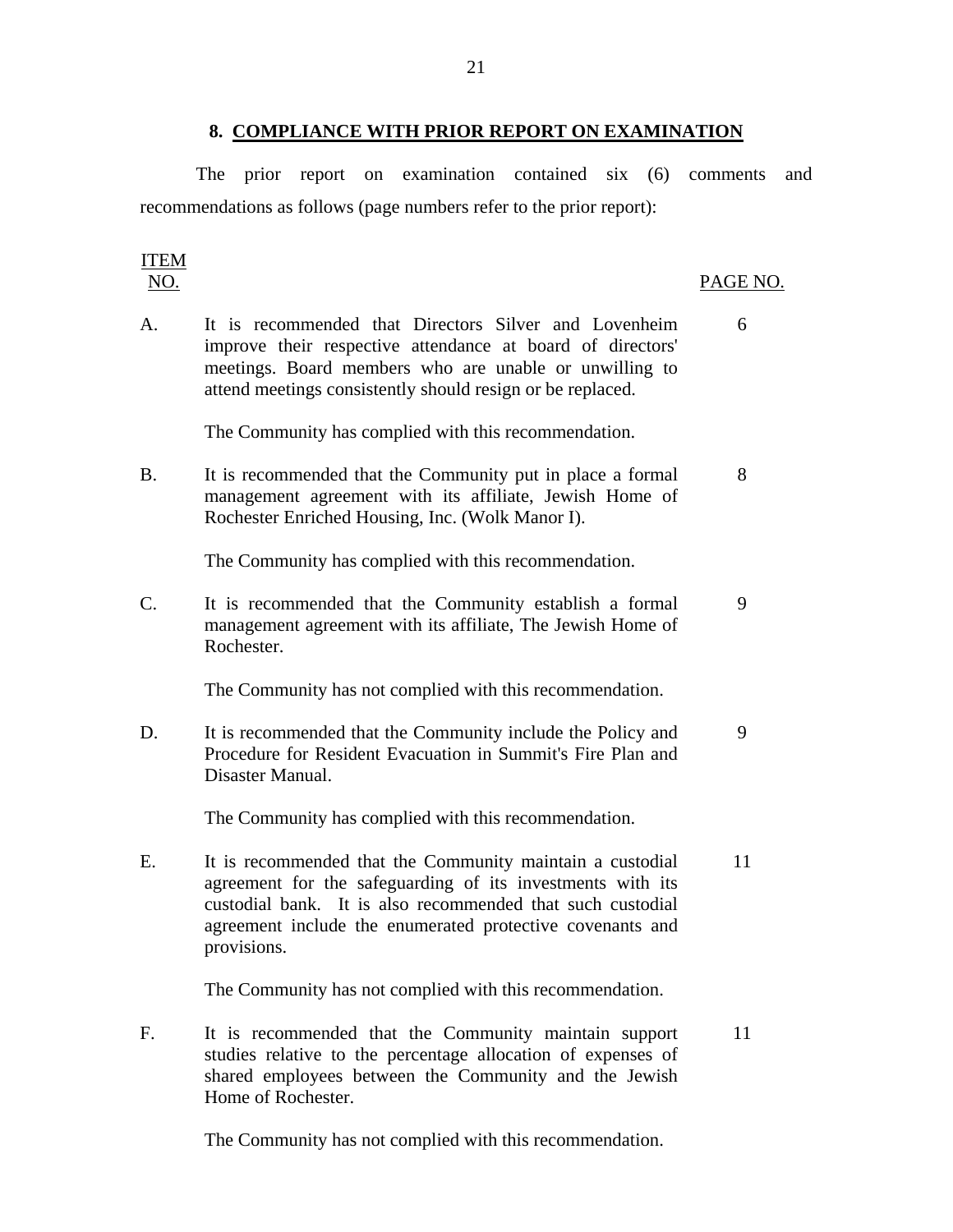22

# ITEM

#### NO. PAGE NO.

7

8

9

A. As of December 31, 2006, the Community's minimum surplus requirement, as determined using generally accepted actuarial standards and applying statutory requirements, was impaired in the amount of \$4,754,000. 2,3,17,20

It is recommended that the Community continue to operate under the Plan of Restoration, accepted by the New York Insurance Department on August 27, 2007, in order to bring its required surplus to an adequate level.

#### Management

- B. Management<br>i It is recommended that the Community disclose its certificate of authority issue date in its future annual statement filings made with the New York Insurance Department. 4
	- ii. It is recommended that the Community restrict the reporting of its board of directors in the jurat pages of its filed annual statements to only those members who are duly appointed by the sole shareholder and who are empowered with voting rights relative to those matters presented before the board.
	- iii It is recommended that the board minutes reflect each occurrence involving the termination, resignation and appointment of members to the Community's board of directors. 8
	- iv. It is recommended that Summit correct the discrepancy in the language between its charter and by-laws relative to the minimum number of directors required for the composition of the Community's board of directors.
	- v.. It is again recommended that directors who have failed to attend the board meetings on a regular basis attend meetings on a more consistent basis. Board members who are unable or unwilling to attend meetings consistently should resign or be replaced.

#### **Holding Company System**

C. Holding Company System<br>It is again recommended that the Community amend its existing agreement with The Jewish Home of Rochester to clearly specify the nursing care services that are to be provided under the arrangement. In addition, it is also recommended that the agreement specify the method of cost reimbursement for the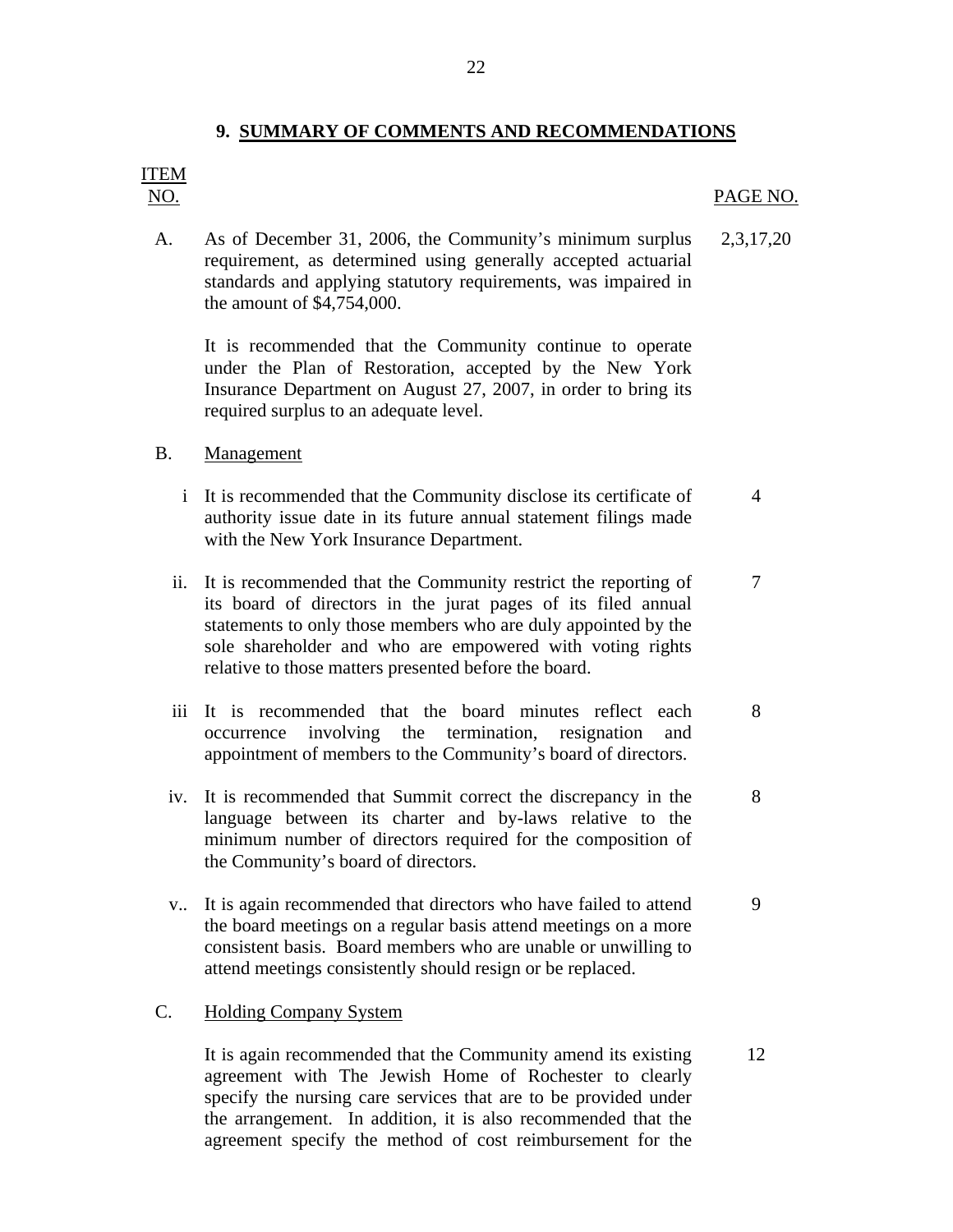applicable services provided.

#### **Custodial Agreement**

D. Custodial Agreement<br>It is recommended with regard to the Community's investments that are not held pursuant to any existing bond indenture with the Industrial Development Agency that Summit at Brighton establish appropriate custodial agreements with the financial institutions that safeguard its investments and include the enumerated protective covenants and provisions in those agreements.

#### **Accounts and Records**

E. Accounts and Records<br>It is recommended that the Community comply with the record retention and audit requirements of Part 243.3(c) of New York Insurance Department Regulation 152 (11 NYCRR 243.0) and Part 901.11(a)(2) of New York Department of Health Regulation (10 NYCRR 901).

14

PAGE NO.

16